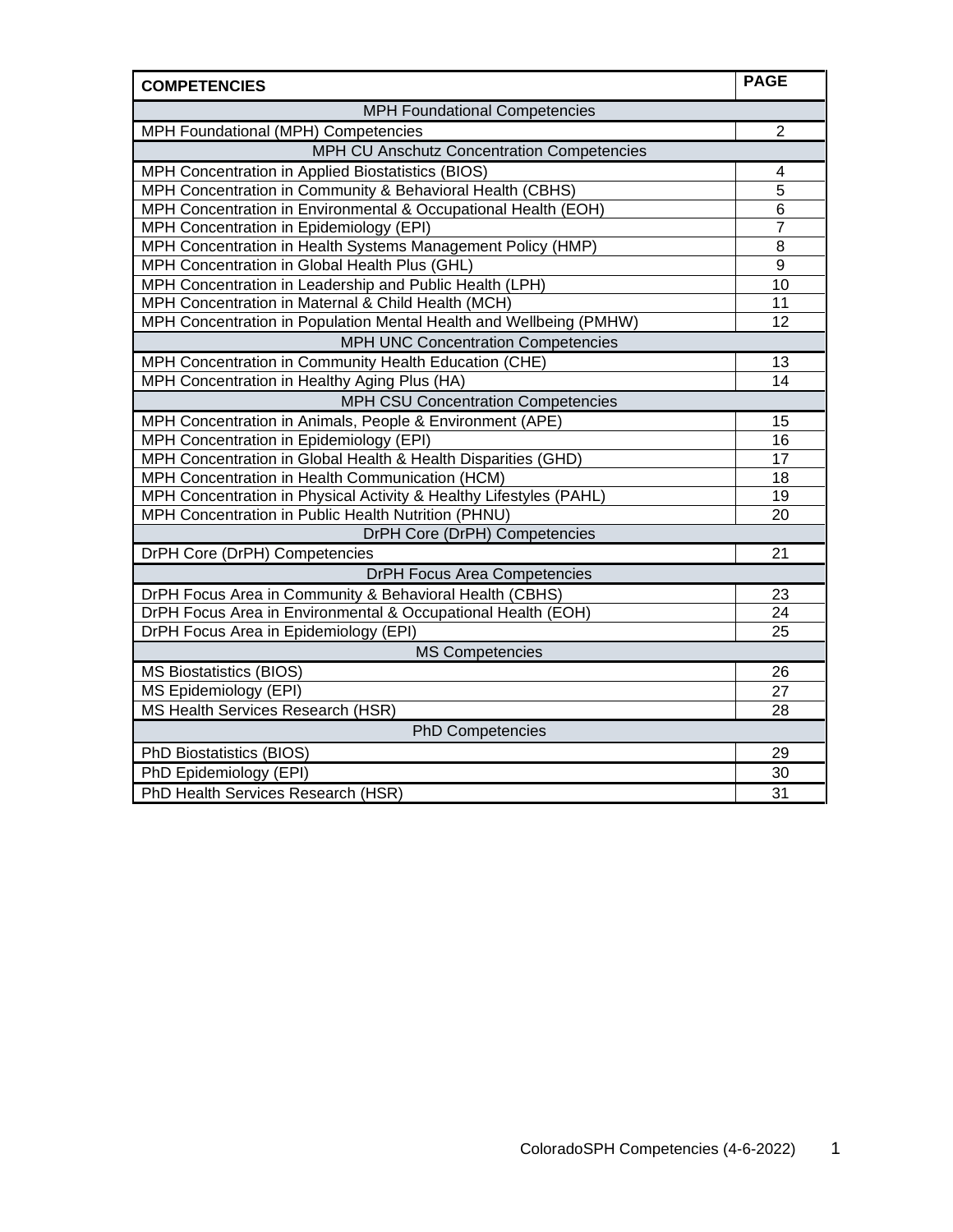|                         | <b>Competencies for all MPH Graduates of the ColoradoSPH</b>                                                                                                                                       |  |
|-------------------------|----------------------------------------------------------------------------------------------------------------------------------------------------------------------------------------------------|--|
| <b>Identifier</b>       | <b>CEPH Foundational Competencies</b>                                                                                                                                                              |  |
|                         | Evidence-based Approaches to Public Health                                                                                                                                                         |  |
| MPH <sub>1</sub>        | Apply epidemiological methods to the breadth of settings and situations in<br>public health practice                                                                                               |  |
| MPH <sub>2</sub>        | Select quantitative and qualitative data collection methods appropriate for a<br>given public health context                                                                                       |  |
| MPH <sub>3</sub>        | Analyze quantitative and qualitative data using biostatistics, informatics,<br>computer-based programming and software, as appropriate.                                                            |  |
| MPH <sub>4</sub>        | Interpret results of data analysis for public health research, policy or practice.                                                                                                                 |  |
|                         | Public Health and Health Care Systems                                                                                                                                                              |  |
| MPH <sub>5</sub>        | Compare the organization, structure, and function of health care, public<br>health and regulatory systems across national and international settings.                                              |  |
| MPH <sub>6</sub>        | Discuss the means by which structural bias, social inequities and racism<br>undermine health and create challenges to achieving health equity at<br>organizational, community and societal levels. |  |
|                         | Planning and Management to Promote Health                                                                                                                                                          |  |
| MPH <sub>7</sub>        | Assess population needs, assets and capacities that affect communities'<br>health                                                                                                                  |  |
| MPH <sub>8</sub>        | Apply awareness of cultural values and practices to the design or<br>implementation of public health policies or programs.                                                                         |  |
| MPH <sub>9</sub>        | Design a population-based policy, program, project or intervention                                                                                                                                 |  |
| <b>MPH 10</b>           | Explain basic principles and tools of budget and resource management                                                                                                                               |  |
| <b>MPH 11</b>           | Select methods to evaluate public health programs                                                                                                                                                  |  |
| Policy in Public Health |                                                                                                                                                                                                    |  |
| <b>MPH 12</b>           | Discuss multiple dimensions of the policy-making process, including the roles<br>of ethics and evidence                                                                                            |  |
| <b>MPH 13</b>           | Propose strategies to identify stakeholders and build coalitions and<br>partnerships for influencing public health outcomes                                                                        |  |
| <b>MPH 14</b>           | Advocate for political, social or economic policies and programs that will<br>improve health in diverse populations                                                                                |  |
| <b>MPH 15</b>           | Evaluate policies for their impact on public health and health equity                                                                                                                              |  |
| Leadership              |                                                                                                                                                                                                    |  |
| <b>MPH 16</b>           | Apply principles of leadership, governance and management, which include<br>creating a vision, empowering others, fostering collaboration and guiding<br>decision making                           |  |
| <b>MPH 17</b>           | Apply negotiation and mediation skills to address organizational or<br>community challenges                                                                                                        |  |
| Communication           |                                                                                                                                                                                                    |  |
| <b>MPH 18</b>           | Select communication strategies for different audiences and sectors                                                                                                                                |  |
| <b>MPH 19</b>           | Communicate audience-appropriate public health content, both in writing and<br>through oral presentation                                                                                           |  |
| <b>MPH 20</b>           | Describe the importance of cultural competence in communicating public<br>health content                                                                                                           |  |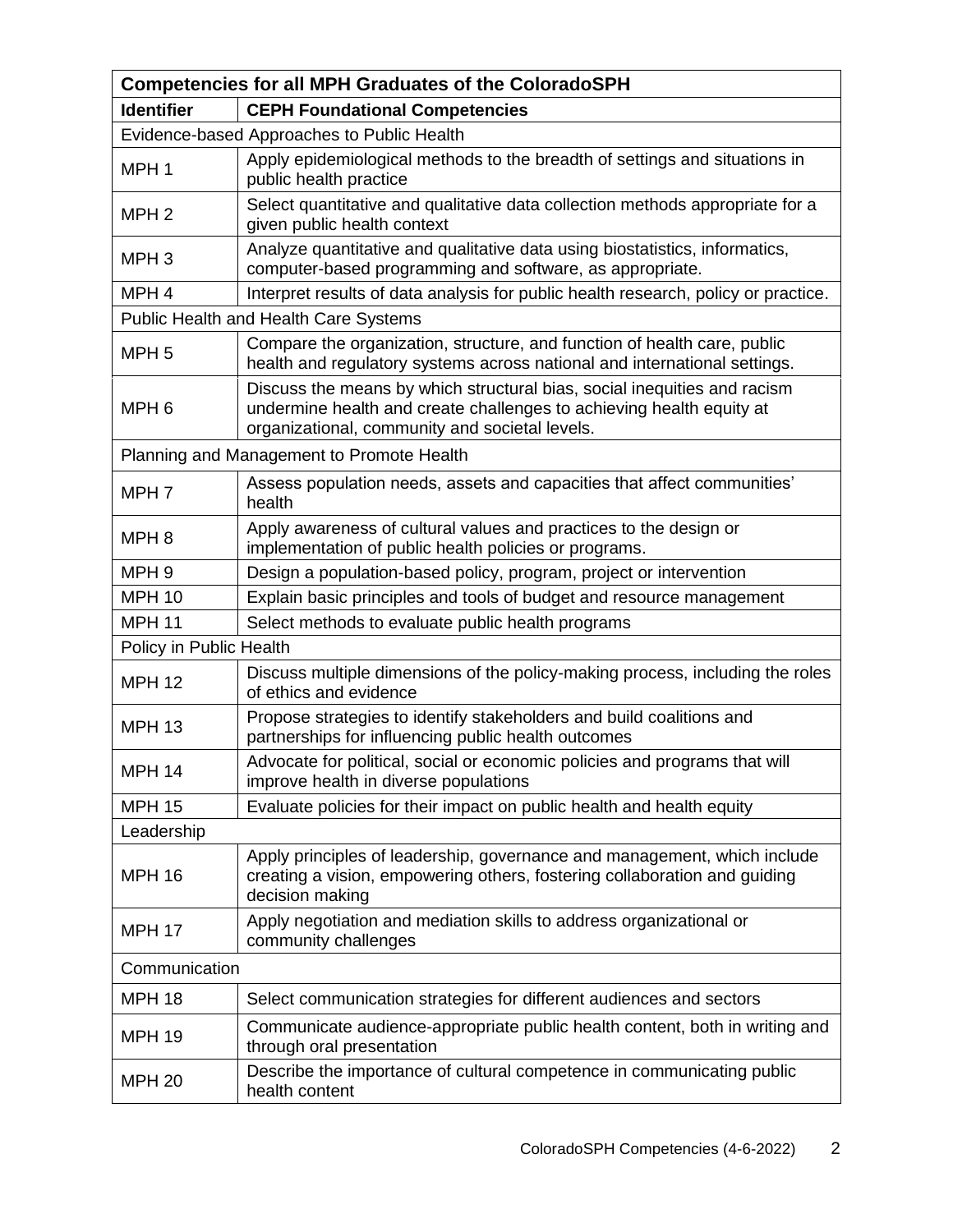| Interprofessional Practice |                                                       |  |
|----------------------------|-------------------------------------------------------|--|
| MPH 21                     | Perform effectively on interprofessional teams        |  |
| <b>Systems Thinking</b>    |                                                       |  |
| MPH 22                     | Apply systems thinking tools to a public health issue |  |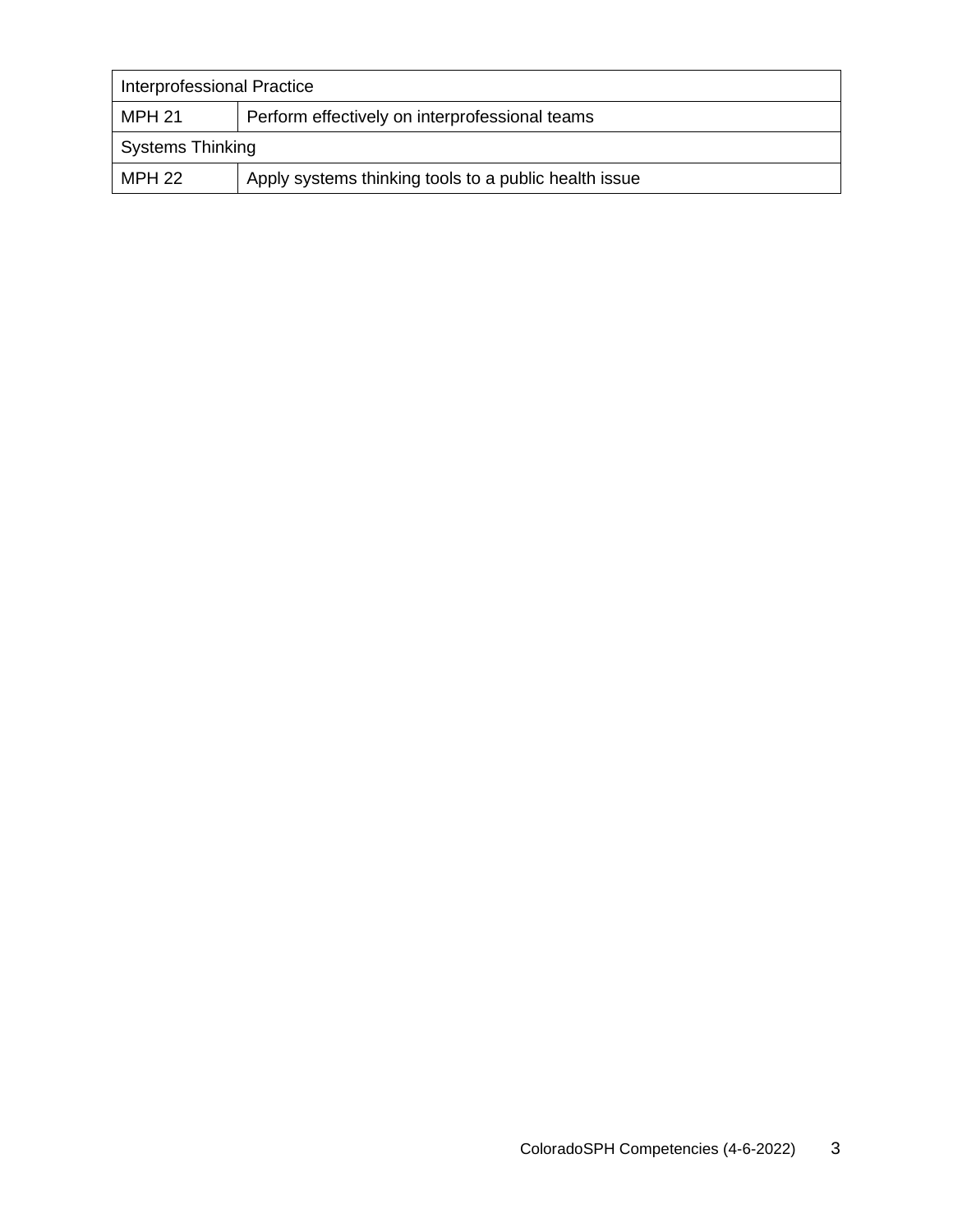| <b>Identifier</b> | <b>MPH Applied Biostatistics Concentration (BIOS) Competencies</b>                                                                                                                                                                                                            |
|-------------------|-------------------------------------------------------------------------------------------------------------------------------------------------------------------------------------------------------------------------------------------------------------------------------|
| MPH-BIOS 1        | Translate a study's scientific question or aims into testable statistical<br>hypotheses and propose and apply appropriate statistical methods to test<br>those hypotheses.                                                                                                    |
| MPH-BIOS 2        | Fit and interpret models for continuous outcome data (normal linear model),<br>categorical outcome data (logistic regression), and time-to-event data (Cox<br>regression).                                                                                                    |
| MPH-BIOS 3        | Apply concepts of multiple regression, including confounding, statistical<br>interactions, model selection, model fit, and regression diagnostics, in fitting<br>and evaluating statistical models.                                                                           |
| MPH-BIOS 4        | Apply scientific and statistical principles of sampling, bias, confounding, and<br>sample size estimation to design or interpret basic public health or biomedical<br>studies.                                                                                                |
| MPH-BIOS 5        | Use computer software for data management (data entry, access, and data<br>manipulations), as well as for summarizing, analyzing and displaying research<br>results                                                                                                           |
| MPH-BIOS 6        | Use the principles of hypothesis testing and estimation of population<br>parameters to draw inferences from quantitative data and communicate orally<br>and in writing those inferences and their statistical and scientific interpretation<br>to non-statistical scientists. |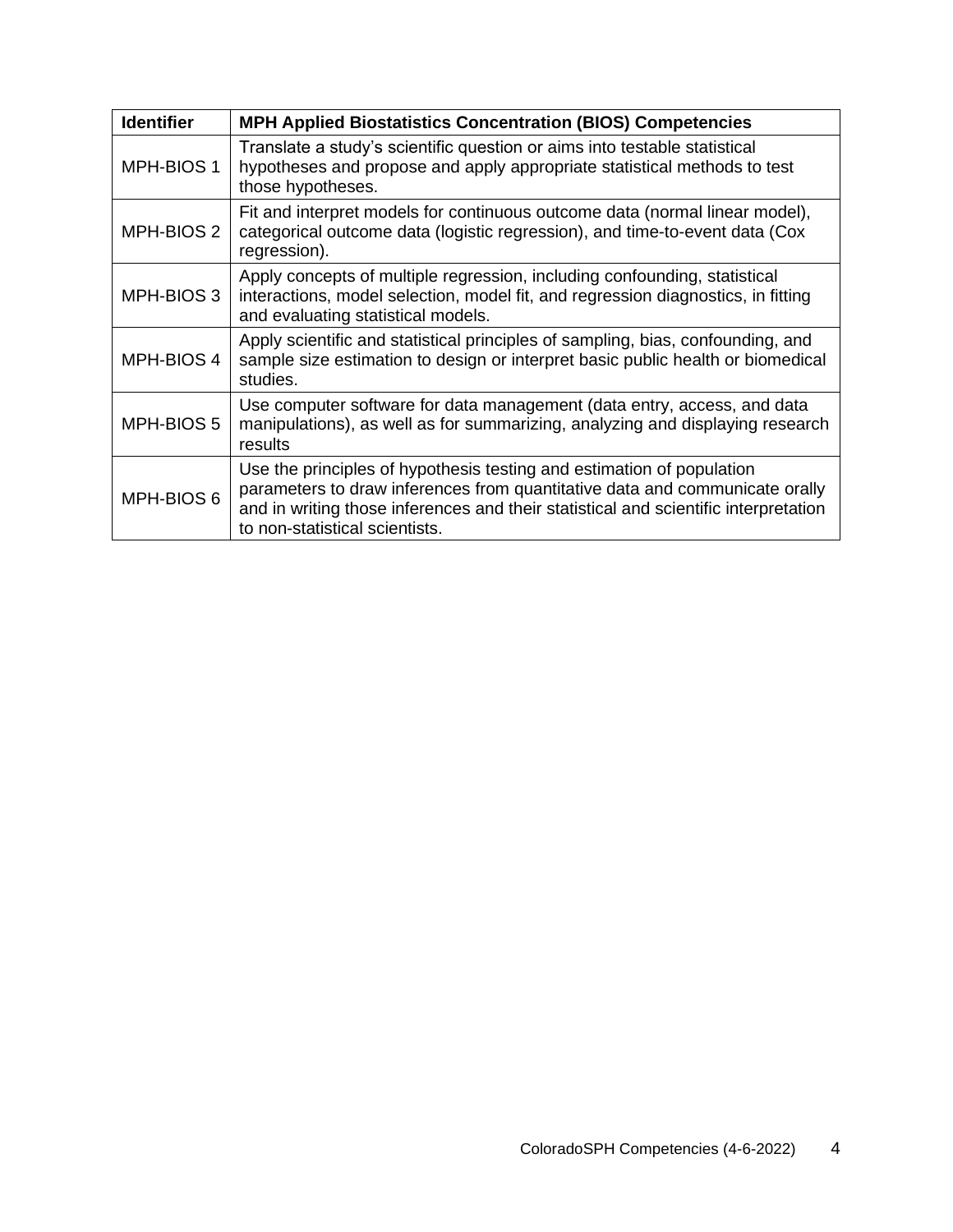| <b>Identifier</b> | <b>MPH Community and Behavioral Health Concentration (CBHS)</b><br><b>Competencies</b>                                                                                                                       |
|-------------------|--------------------------------------------------------------------------------------------------------------------------------------------------------------------------------------------------------------|
| MPH-CBHS 1        | Describe, select and apply appropriate theories, models, frameworks and<br>evidence- based strategies for the development of health promotion,<br>disease prevention, and disease management programs.       |
| MPH-CBHS 2        | Describe and apply systematic approaches and methods to assess the<br>health-related needs of communities and populations, taking into account<br>individual, interpersonal, community and societal factors. |
| MPH-CBHS 3        | Utilize quantitative or qualitative data to identify disparities in health and<br>inform the design and adaptation of culturally appropriate programs to<br>promote health equity.                           |
| MPH-CBHS 4        | Use systematic approaches to conceive, design, implement and evaluate<br>health promotion and disease prevention programs/activities.                                                                        |
| MPH-CBHS 5        | Describe appropriate research designs and evaluation criteria to assess the<br>effectiveness of public health programs.                                                                                      |
| MPH-CBHS 6        | Critically assess and select appropriate quantitative and qualitative<br>measurement methods for evaluating program reach, effectiveness,<br>adoption, implementation, and sustainability.                   |
| MPH-CBHS7         | Effectively engage and collaborate with communities and stakeholders, in an<br>equitable and ethical manner, including developing a work plan,<br>communicating effectively and disseminating results.       |
| MPH-CBHS 8        | Analyze quantitative or qualitative data, using a social science perspective,<br>to understand factors associated with health or health behavior.                                                            |
| MPH-CBHS 9        | Interpret and report the results of quantitative or qualitative studies, taking a<br>social science perspective on health.                                                                                   |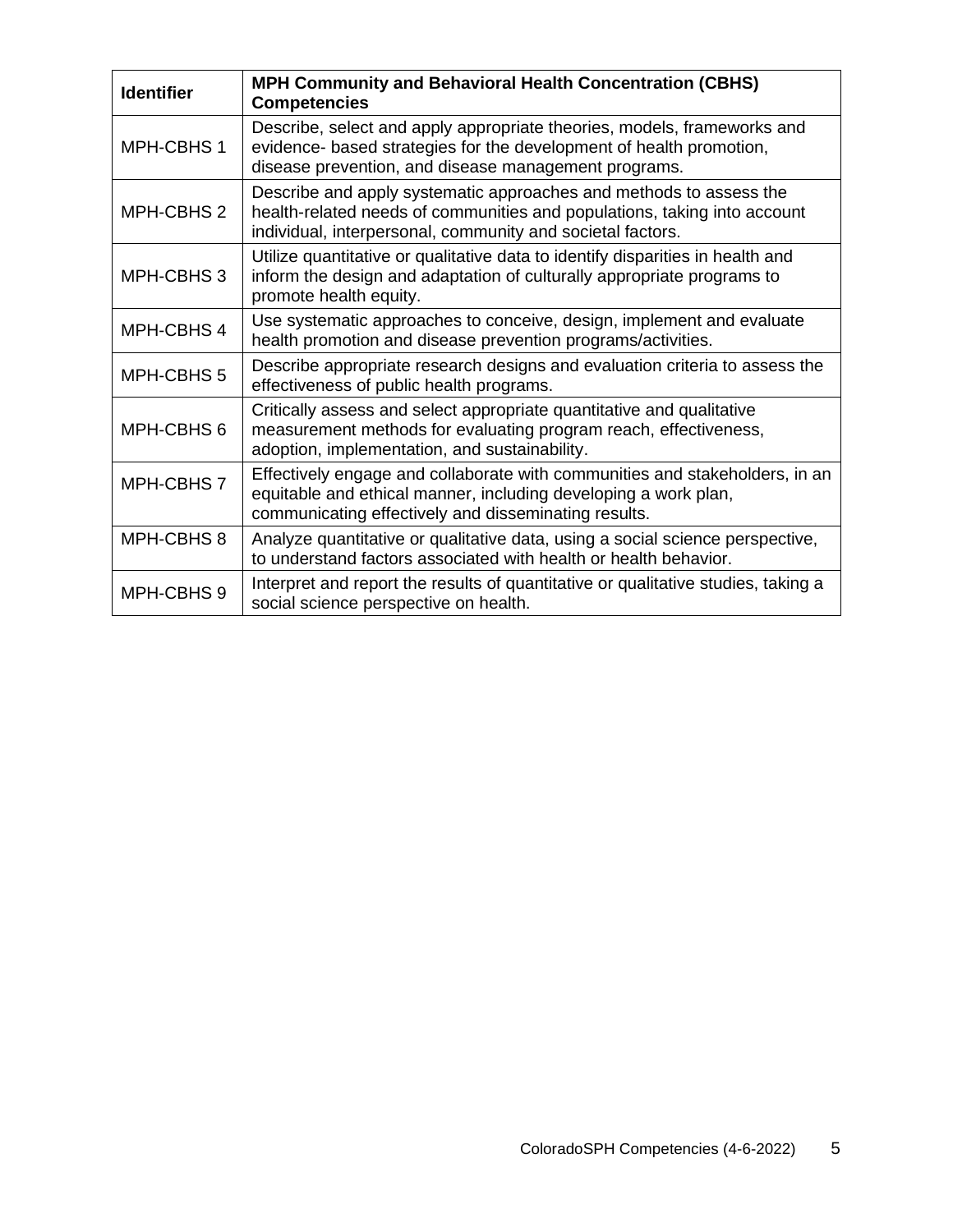| <b>Identifier</b> | <b>MPH Environmental and Occupational Health Concentration (EHOH)</b><br><b>Competencies</b>                                                                                                      |
|-------------------|---------------------------------------------------------------------------------------------------------------------------------------------------------------------------------------------------|
| MPH-EHOH 1        | Apply appropriate monitoring methods to environmental and occupational<br>health problems.                                                                                                        |
| MPH-EHOH 2        | Describe the movement of agents in the environment and the related risks<br>for human disease as well the quality of air, water, and soil.                                                        |
| MPH-EHOH 3        | Analyze important current environmental health problems and variations in<br>health risks across the national or global landscape.                                                                |
| MPH-EHOH 4        | Define the principles of resilience and apply these principles in the<br>development of solutions to environmental or occupational health<br>problems.                                            |
| MPH-EHOH 5        | Apply basic skills in geographic information systems (GIS) technology in<br>the evaluation of environmental health problems.                                                                      |
| MPH-EHOH 6        | Apply theoretical frameworks or empirical evidence to inform or<br>recommend interventions to improve the health, safety, or well-being of<br>workers.                                            |
| MPH-EHOH 7        | Identify the uses of environmental measurements or biomarkers in<br>evaluating exposures, health effects or susceptibility to environmental or<br>occupational disease.                           |
| MPH-EHOH 8        | Explain the scientific characteristics, such as exposure or mode of action,<br>of major biological, chemical, or physical hazards that result in human<br>health risk.                            |
| MPH-EHOH 9        | Examine the policy framework that shapes environmental health at the<br>federal, state or local levels and the historic and current decision-making<br>processes that have shaped this framework. |
| MPH-EHOH 10       | Describe historical and contemporary drivers of environmental or<br>occupational health inequities.                                                                                               |
| MPH-EHOH 11       | Recommend strategies to advance environmental justice.                                                                                                                                            |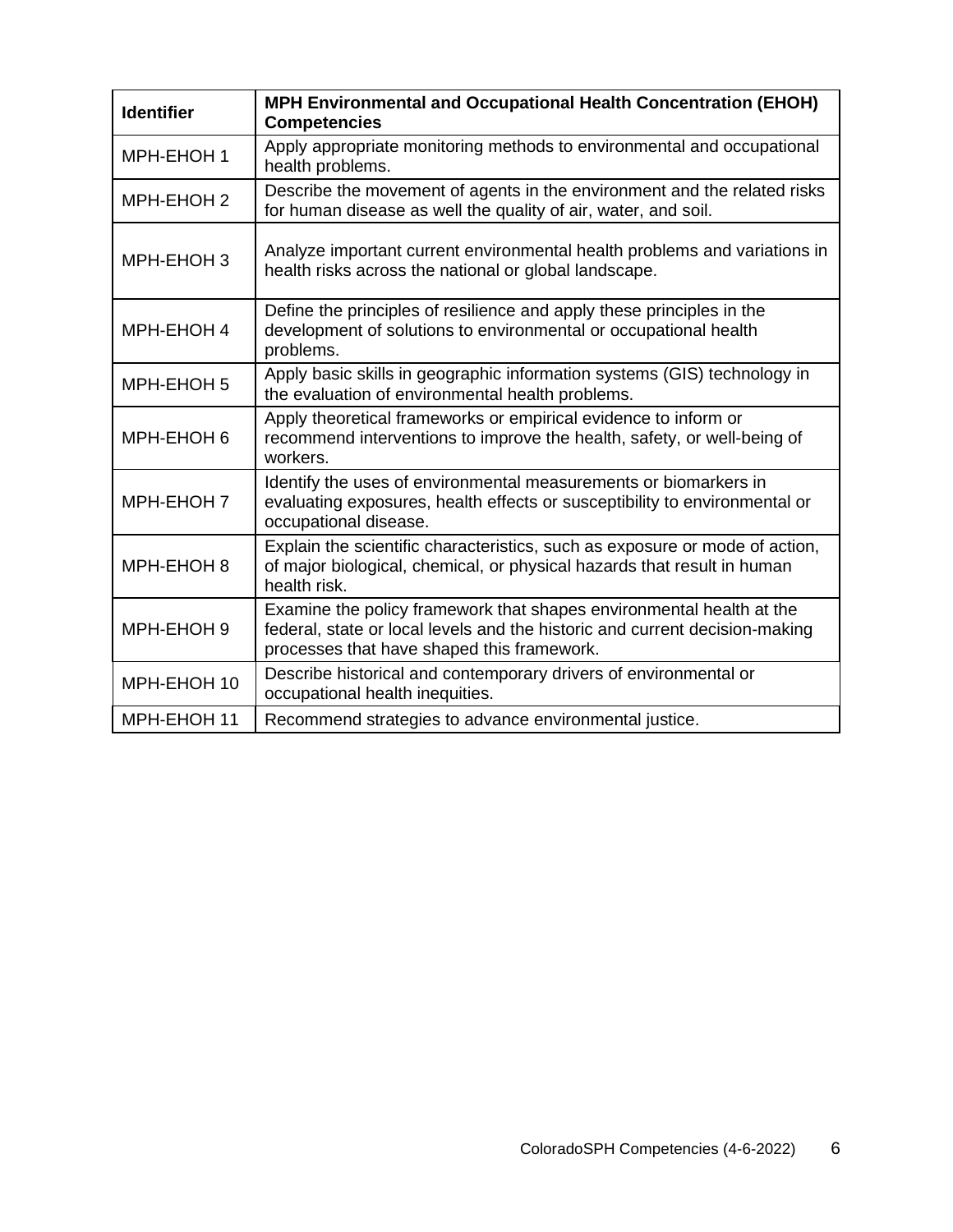| <b>Identifier</b> | <b>MPH Epidemiology Concentration (EPID) Competencies</b>                                                                                                                                                                            |
|-------------------|--------------------------------------------------------------------------------------------------------------------------------------------------------------------------------------------------------------------------------------|
| MPH-EPID 1        | Compare and prioritize public health issues within and across populations,<br>using epidemiologic methods including measures of prevalence, incidence,<br>morbidity, mortality, demographic characteristics and risk factors.        |
| MPH-EPID 2        | Critically review and evaluate public health and other scientific literature to<br>identify threats to internal validity, strengths and weaknesses of individual<br>studies, and assess for overall strength of evidence.            |
| MPH-EPID 3        | Synthesize evidence in a research area to identify gaps in evidence and to<br>demonstrate relevance of current knowledge to the practice of public health.                                                                           |
| MPH-EPID 4        | Translate investigator ideas into answerable research questions.                                                                                                                                                                     |
| MPH-EPID 5        | Design studies to address public health topics, taking into account the<br>strengths, limitations, and feasibility of study designs for addressing specific<br>topics, as well as the practical aspects of their uses.               |
| MPH-EPID 6        | Describe best practices for design of data collection forms and protocols,<br>instrument reliability and validity, data monitoring and quality assurance, and<br>data archiving for analysis and use of data by other investigators. |
| MPH-EPID 7        | Use computer software for data entry, database management, and<br>summarizing, analyzing and displaying data.                                                                                                                        |
| MPH-EPID 8        | Apply and interpret the concepts of effect modification, confounding, and bias<br>in research design and analysis approaches.                                                                                                        |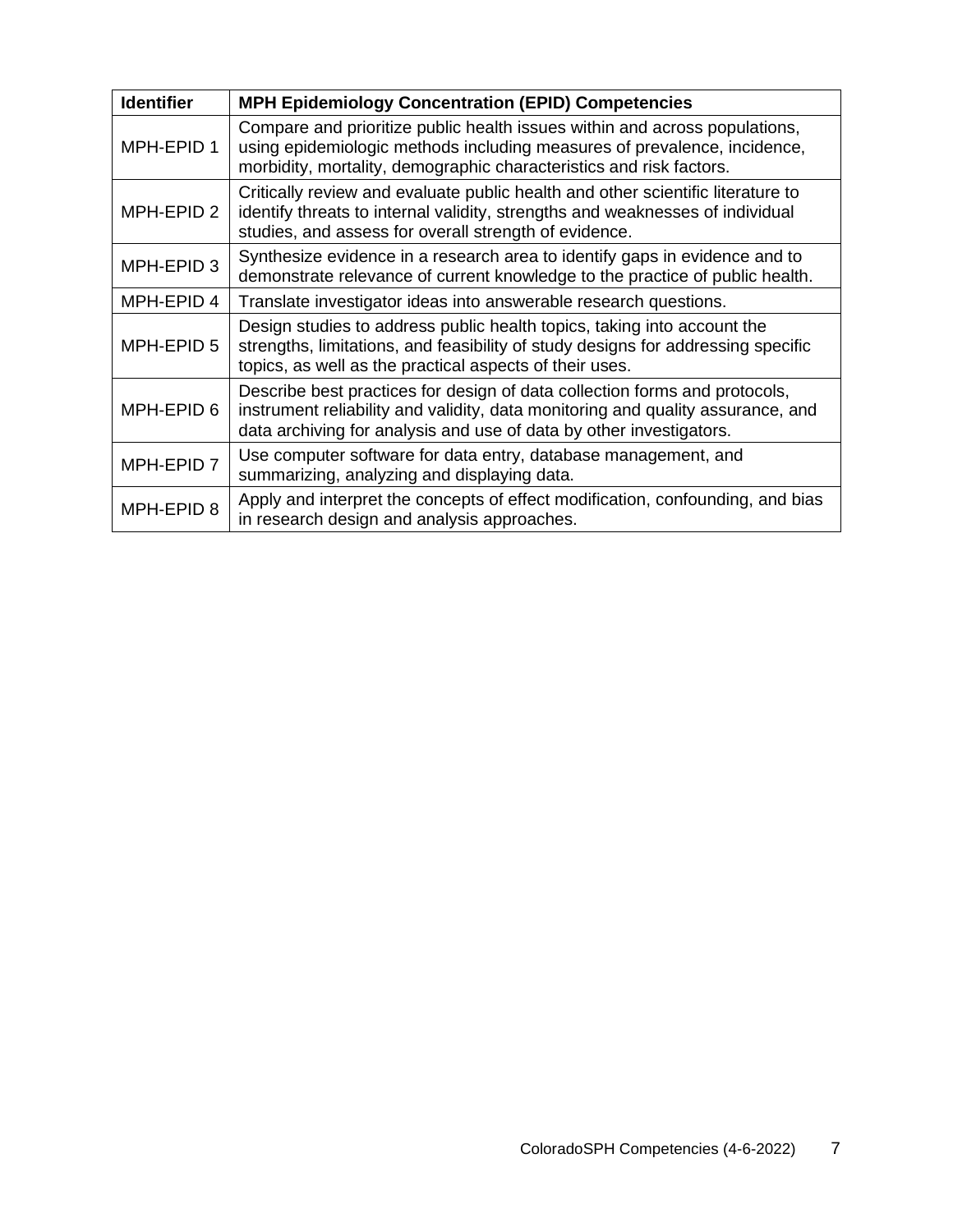| <b>Identifier</b>         | MPH Health Systems Management and Policy Concentration (HSMP)<br><b>Competencies</b>                                                                                                                          |  |
|---------------------------|---------------------------------------------------------------------------------------------------------------------------------------------------------------------------------------------------------------|--|
|                           | <b>Health Systems and Health Economics</b>                                                                                                                                                                    |  |
| MPH-HSMP 1                | Analyze the organization, financing and delivery of public and private<br>health services in the U.S. and assess the effects of markets and political<br>processes on these systems.                          |  |
| MPH-HSMP 2                | Apply commonly used methods for evaluating health economic policy,<br>including the use of cost-benefit and cost-effectiveness analysis                                                                       |  |
| MPH-HSMP3                 | Evaluate differences between models used for financing and delivering<br>health care across countries.                                                                                                        |  |
| Management and Leadership |                                                                                                                                                                                                               |  |
| MPH-HSMP 4                | Explain key elements of human resource management: defining roles and<br>responsibilities; recruiting, motivating and retaining staffing; and assessing<br>and applying measures for performance improvement. |  |
| MPH-HSMP 5                | Apply common quality and performance improvement tools in public health<br>and healthcare settings.                                                                                                           |  |
| MPH-HSMP 6                | Apply principles of budgeting and financial decision analysis in public<br>health and healthcare settings.                                                                                                    |  |
| MPH-HSMP 7                | Examine attributes of strategic leadership, including the use of vision,<br>mission, values, goals and objectives.                                                                                            |  |
| Policy                    |                                                                                                                                                                                                               |  |
| MPH-HSMP 8                | Differentiate key public health laws, regulations, and policies affecting<br>health programs and the delivery of health services                                                                              |  |
| MPH-HSMP 9                | Investigate commonly used frameworks for systematically and critically<br>evaluating the policy development and implementation process at the<br>federal, state, and local levels and outside the U.S.        |  |
| MPH-HSMP 10               | Develop a plan for engaging stakeholders and building coalitions in the<br>development or implementation of health policy.                                                                                    |  |
| MPH-HSMP 11               | Examine how ethical considerations (such as social justice and human<br>rights) influence health policy.                                                                                                      |  |
| MPH HSMP 12               | Analyze how organization and delivery of health care in the U.S. relates to<br>health equity.                                                                                                                 |  |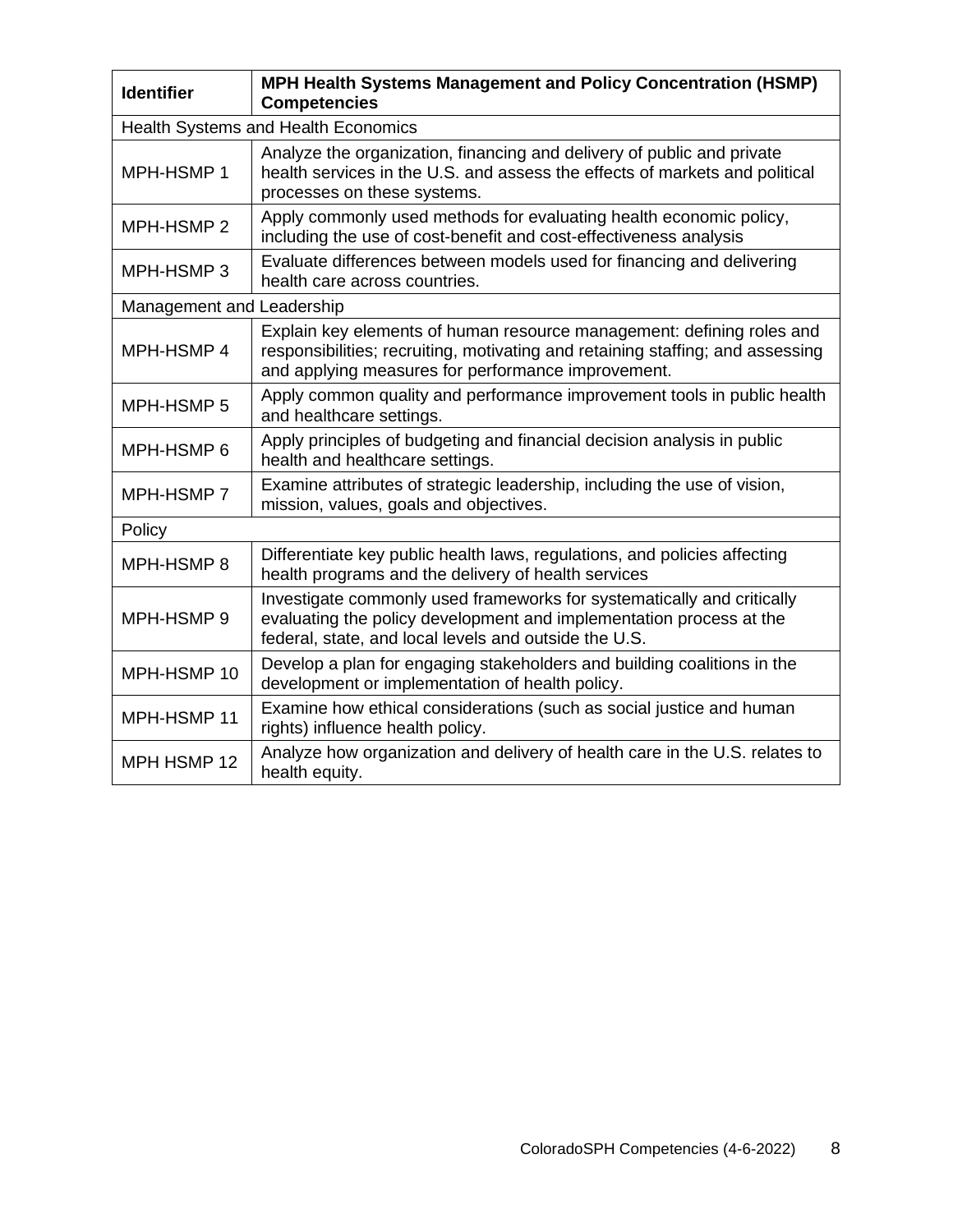| <b>Identifier</b> | MPH Global Health Plus Concentration (GLH) Competencies                                                                                                               |
|-------------------|-----------------------------------------------------------------------------------------------------------------------------------------------------------------------|
| MPH-GLH 1         | Describe contemporary and historic global health issues, programs, best<br>practices, and players.                                                                    |
| MPH-GLH 2         | Critically analyze the political, economic, and ethical issues relevant to<br>methods and contemporary issues in global health.                                       |
| MPH-GLH 3         | Recommend data collection methods in a global context, taking into<br>account unique resource and cultural aspects of the geographic setting.                         |
| MPH-GLH 4         | Apply concepts of global burden of disease, especially disability-adjusted<br>life years, across national and international settings to address health<br>challenges. |
| MPH-GLH 5         | Describe the geographic differences and connections between regions<br>around the world and how they affect health.                                                   |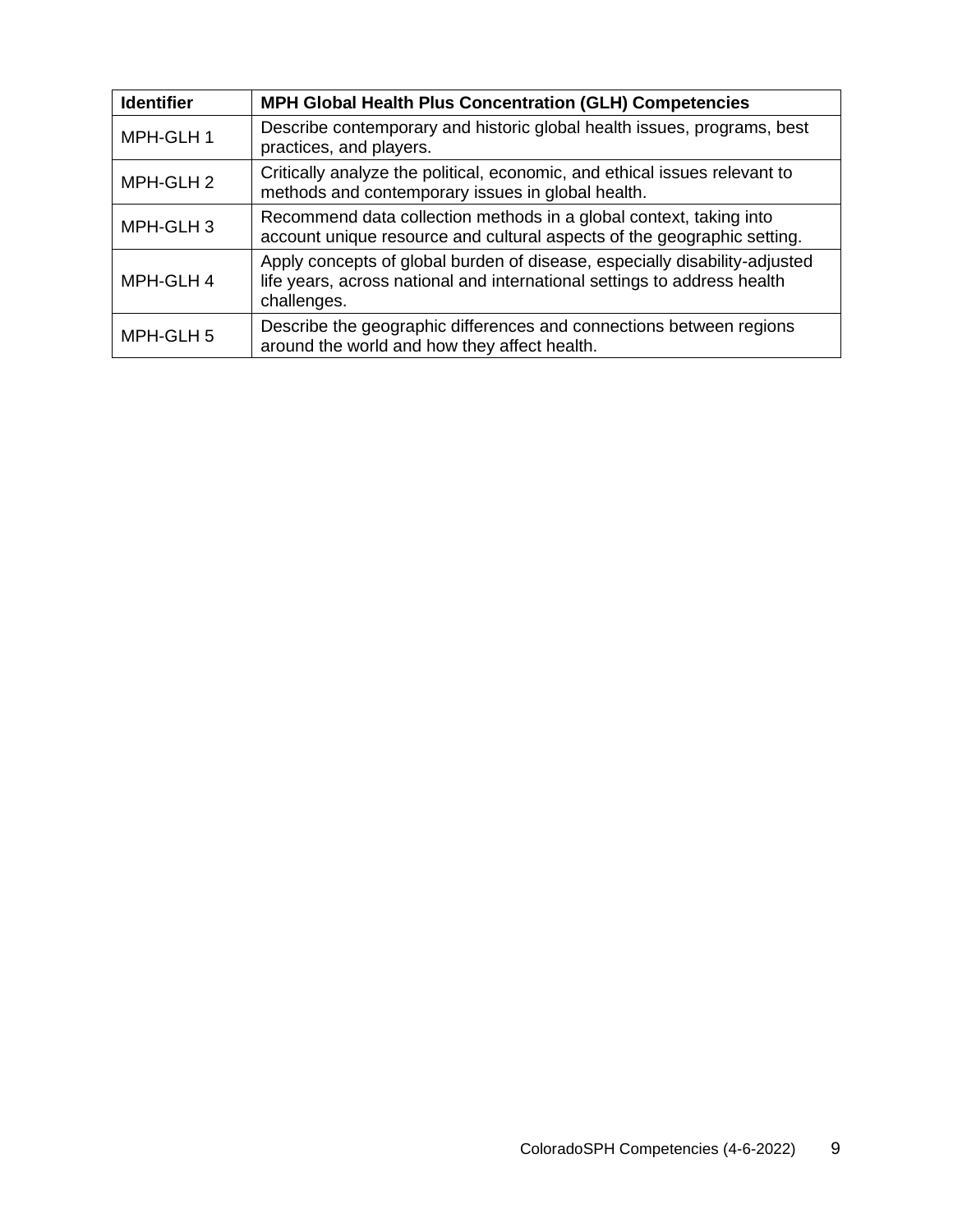| <b>Identifier</b> | MPH Leadership and Public Health Practice Concentration (LPHP)<br><b>Competencies</b>                                                                                                               |
|-------------------|-----------------------------------------------------------------------------------------------------------------------------------------------------------------------------------------------------|
| MPH-LPHP 1        | Interpret and develop an implementation plan for public health laws,<br>regulations and policies                                                                                                    |
| MPH-LPHP 2        | Articulate a personal development plan, including an achievable mission,<br>set of core values and vision and use these to guide personal and<br>professional action.                               |
| MPH-LPHP 3        | Identify issues, internal and external to an organization, that may impact<br>delivery of essential public health services.                                                                         |
| MPH-LPHP 4        | Facilitate collaborative decision-making by listening to others in an<br>unbiased manner, respecting points of view of others and promoting the<br>expression of diverse opinions and perspectives. |
| MPH-LPHP 5        | Develop mechanisms to monitor and evaluate programs for their<br>effectiveness and quality.                                                                                                         |
| MPH-LPHP 6        | Apply the principles of program planning, development, implementation,<br>budgeting, management and evaluation to organizational or community<br>initiatives.                                       |
| MPH-LPHP 7        | Create a feasible and theoretically-grounded issue action plan to solve or<br>alleviate a public health concern defined by community stakeholders.                                                  |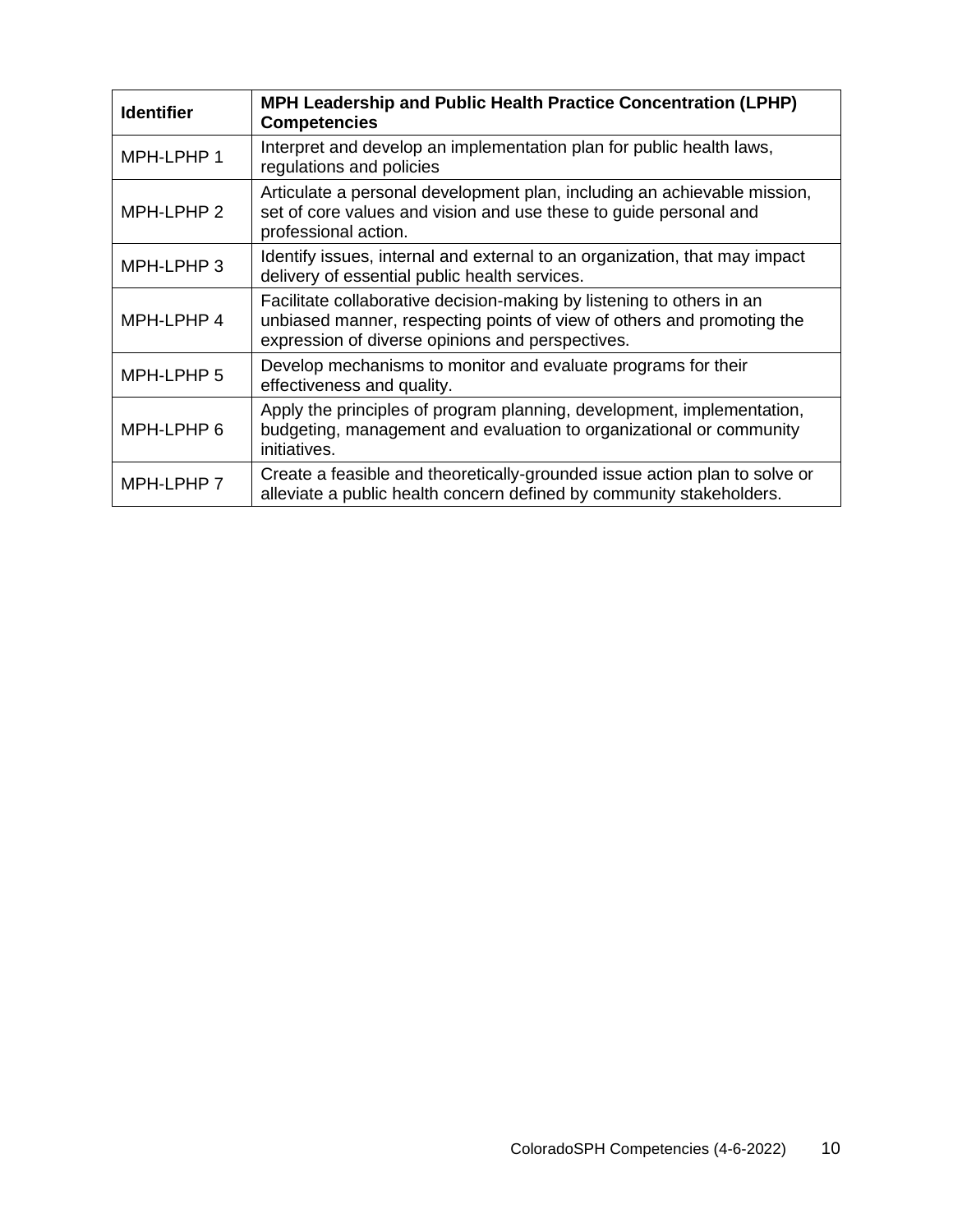| <b>Identifier</b>    | MPH Maternal and Child Health Concentration (MCH) Competencies                                                                                                                                                             |
|----------------------|----------------------------------------------------------------------------------------------------------------------------------------------------------------------------------------------------------------------------|
| MPH-MCH 1            | Describe maternal and child health problems in terms of time, magnitude,<br>scope, location, co-occurrence and co-morbidity.                                                                                               |
| MPH-MCH <sub>2</sub> | Assess demographic, health, familial, socio-cultural, environmental, and<br>community factors and apply to the design of maternal and child health<br>programs and services.                                               |
| MPH-MCH <sub>3</sub> | Select and interpret existing data sources including vital statistics,<br>censuses, surveys and/or service utilization records to make meaningful<br>inferences about the health of maternal and child health populations. |
| MPH-MCH 4            | Interpret and appropriately use data to identify problems and assets and to<br>plan, implement, and evaluate maternal and child health programs.                                                                           |
| MPH-MCH <sub>5</sub> | Select, use, and interpret maternal and child health performance measures<br>to evaluate programs and service networks for their effectiveness and<br>quality.                                                             |
| MPH-MCH 6            | Describe significant past and current national maternal and child health<br>practices, programs, and relevant legislation and apply to the development<br>and delivery of maternal and child health services.              |
| MPH-MCH7             | Apply lifecourse and other relevant theories to maternal and child health<br>policy development and implementation.                                                                                                        |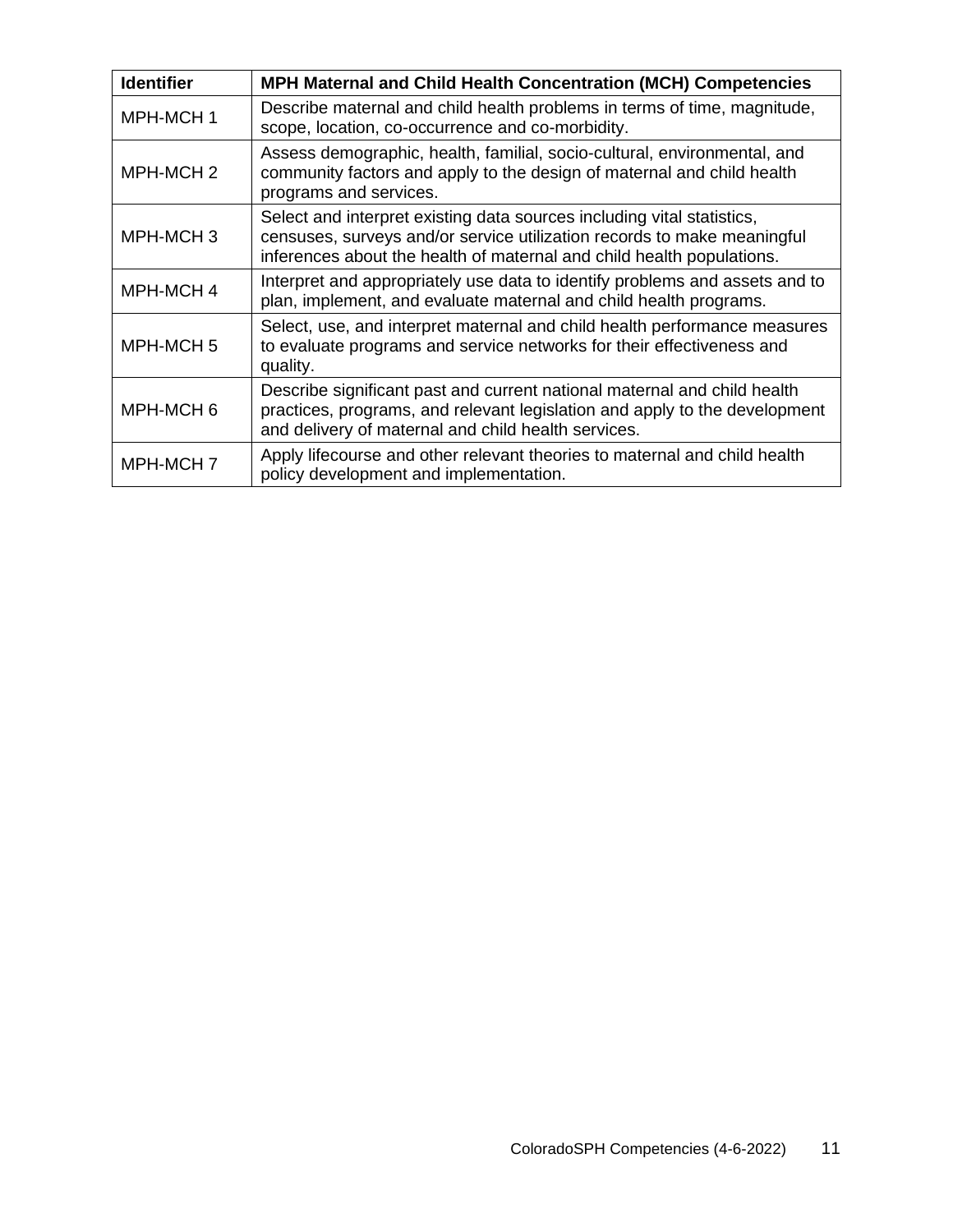| <b>Identifier</b> | <b>MPH Population Mental Health and Wellbeing Concentration (PMHW)</b><br><b>Competencies</b>                                                                                   |
|-------------------|---------------------------------------------------------------------------------------------------------------------------------------------------------------------------------|
| MPH-PMHW 1        | Describe natural history, prevalence rates, risk and protective factors,<br>prevention/treatment strategies of major mental health and substance use<br>disorders               |
| MPH-PMHW 2        | Critically evaluate the evidence to support theoretical constructs of well-<br>being in the promotion of mental health and prevention of substance use.                         |
| MPH-PMHW3         | Recommend interventions to enhance well-being and prevent mental<br>health and substance use disorders at the population level.                                                 |
| MPH-PMHW4         | Analyze the relationship between policies and integrated healthcare<br>systems related to behavioral health.                                                                    |
| MPH-PMHW 5        | Describe methods for research and evaluation of behavioral health<br>programs.                                                                                                  |
| MPH- PMHW 6       | Analyze the social, cultural, interpersonal, and personal factors that<br>uniquely relate to mental health and substance use disorders and their<br>public health implications. |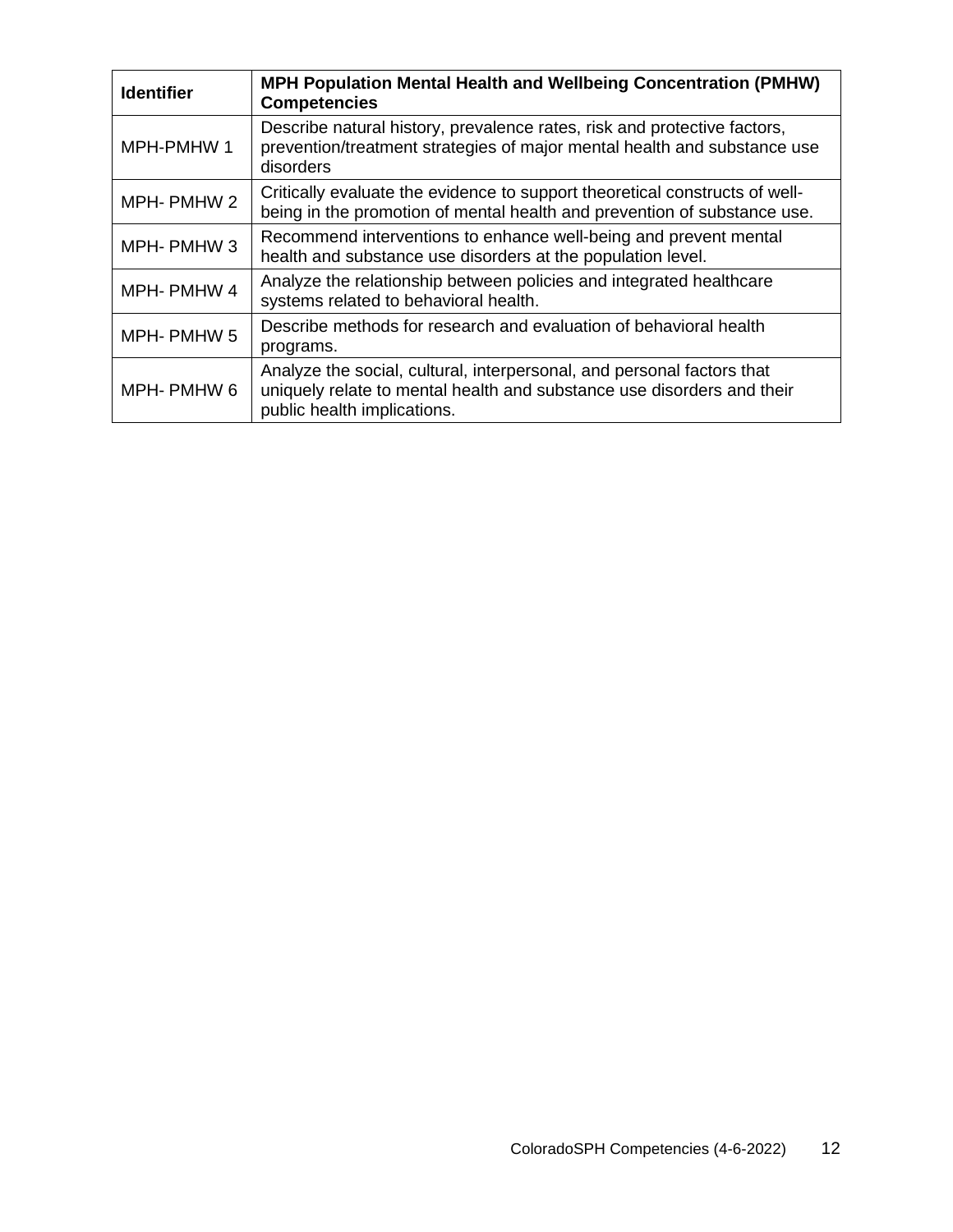| <b>Identifier</b>    | <b>MPH Community Health Education Concentration (CHE)</b><br><b>Competencies</b>                                                                                                                                                             |
|----------------------|----------------------------------------------------------------------------------------------------------------------------------------------------------------------------------------------------------------------------------------------|
| MPH-CHE 1            | Identify, assess, analyze, interpret, and synthesize community health<br>needs, assets, and resources (economic, social, cultural, demographic,<br>political, environmental).                                                                |
| MPH-CHE 2            | Examine the accessibility, availability, and delivery of community health<br>resources and services from a health equity perspective and relate this to<br>the impact on individual and community health.                                    |
| MPH-CHE <sub>3</sub> | Describe how cultural beliefs and practices both positively and negatively<br>influence participation in community health initiatives, and use this<br>information to design culturally-appropriate initiatives that will impact<br>health.  |
| MPH-CHE 4            | Synthesize knowledge from the fields of community health education and<br>public health to make relevant connections to civic engagement and to<br>one's own participation in civic life.                                                    |
| MPH-CHE <sub>5</sub> | Use principles of authentic community engagement to work collaboratively<br>within a community.                                                                                                                                              |
| MPH-CHE 6            | Identify and apply social, behavioral, group, and communication theories,<br>concepts and models to the design, implementation, and evaluation of<br>community health initiatives.                                                           |
| MPH-CHE 7            | Apply evidence-based principles and scientific knowledge base to plan the<br>development of community health initiatives appropriately adapted to fit<br>community health needs.                                                             |
| MPH-CHE 8            | Identify and apply evidence-based principles and best practices to critical<br>evaluation of community health initiatives.                                                                                                                   |
| MPH-CHE 9            | Apply knowledge and principles of cultural competence and humility, civic<br>learning, community assessment and community engagement to develop<br>communication plans (including interpersonal) for local community<br>groups/stakeholders. |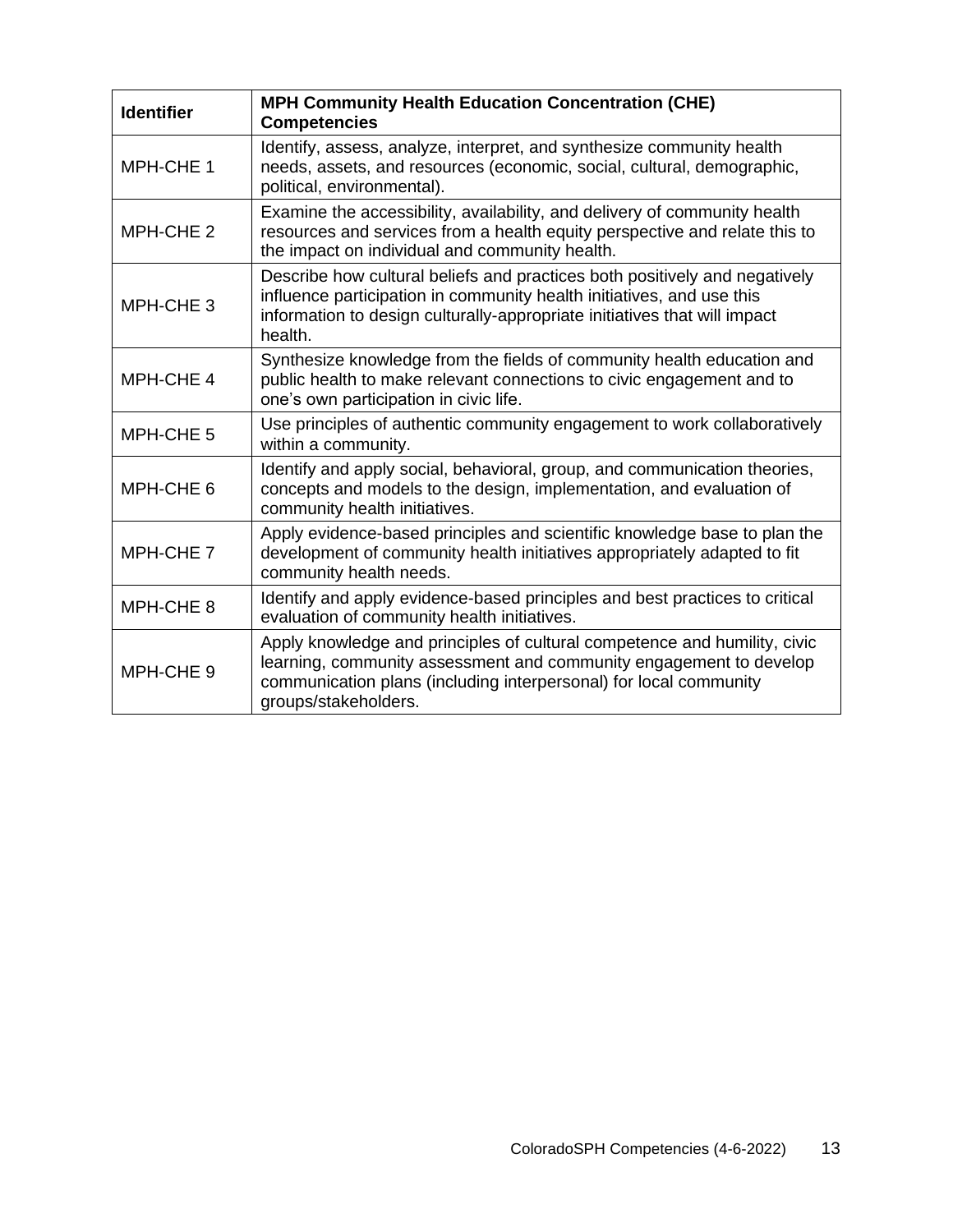| <b>Identifier</b>   | <b>MPH Healthy Aging Plus (HA) Competencies</b>                                                                                                                                                        |
|---------------------|--------------------------------------------------------------------------------------------------------------------------------------------------------------------------------------------------------|
| MPH-HA1             | Discuss the unique developmental aspects of aging: cognitive,<br>psychological, social, and emotional.                                                                                                 |
| MPH-HA <sub>2</sub> | Identify gerontological theory, frameworks and methods appropriate for<br>investigation of health issues and aging.                                                                                    |
| MPH-HA <sub>3</sub> | Develop a comprehensive health education program employing strategies<br>and best practices tailored to older adults.                                                                                  |
| MPH-HA4             | Critically evaluate major US policies that impact health in older adults.                                                                                                                              |
| MPH-HA 5            | Identify and critically assess the sufficiency of community-based resources<br>for aging populations, including social systems, community services, and<br>access to appropriate health care services. |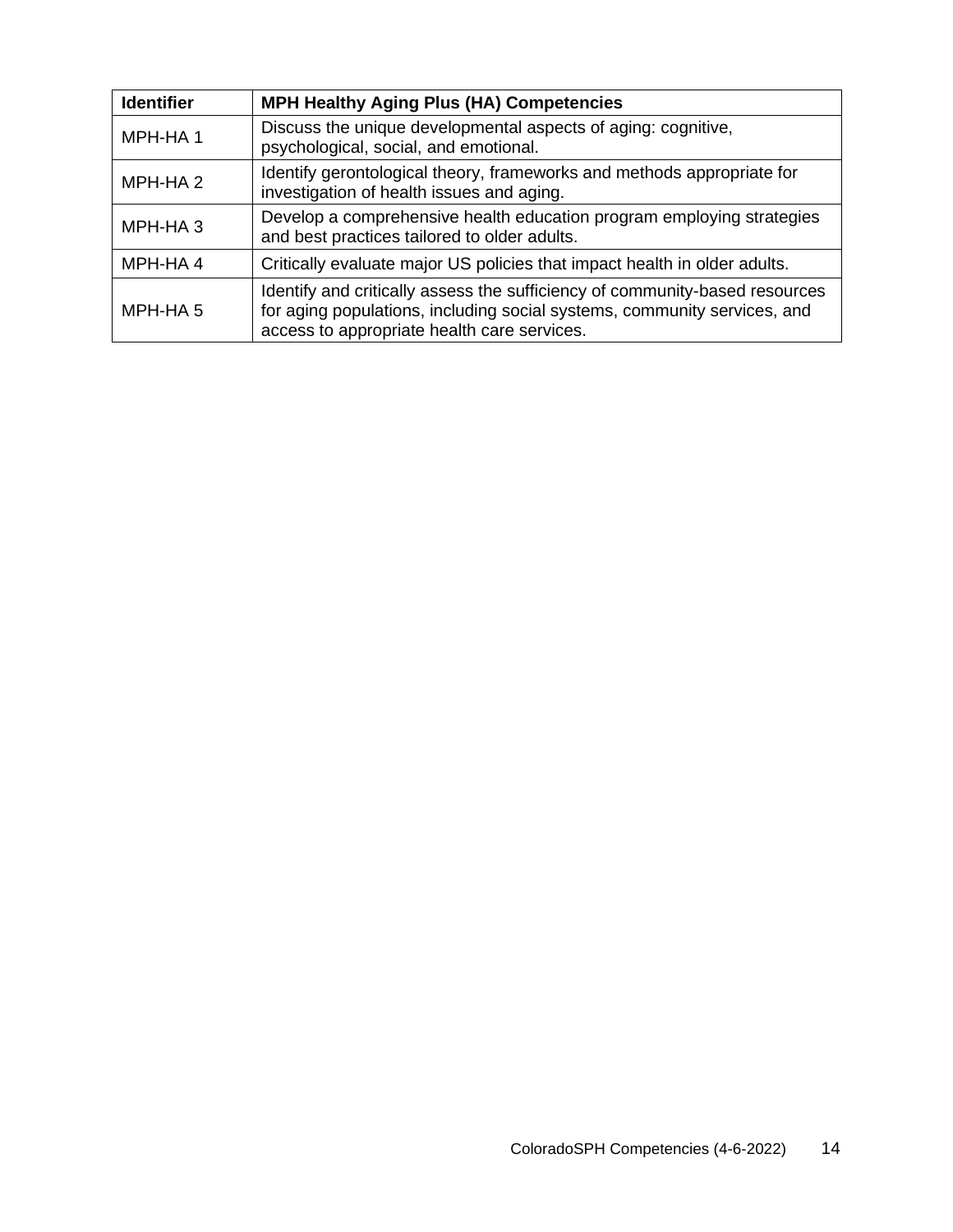| <b>Identifier</b> | <b>MPH Animals People and Environment Concentration (APE)</b><br><b>Competencies</b>                                                                                                                              |
|-------------------|-------------------------------------------------------------------------------------------------------------------------------------------------------------------------------------------------------------------|
| MPH-APE 1         | Assess the public health threat of emerging issues to animal and human<br>populations and identify intervention strategies.                                                                                       |
| MPH-APE 2         | Analyze how social, political and cultural differences can impact public<br>perceptions about how human, environment and animal interactions affect<br>public health, social well-being and environmental health. |
| MPH-APE 3         | Identify ways in which agricultural and human incursion positively and<br>adversely impact environmental and ecological health, and develop<br>methods of minimizing negative impacts                             |
| MPH-APE 4         | Develop strategies for optimal communication and collaboration between<br>human, animal, and health professionals                                                                                                 |
| MPH-APE 5         | Incorporate the principles of safe and secure food systems into public<br>health problem solving.                                                                                                                 |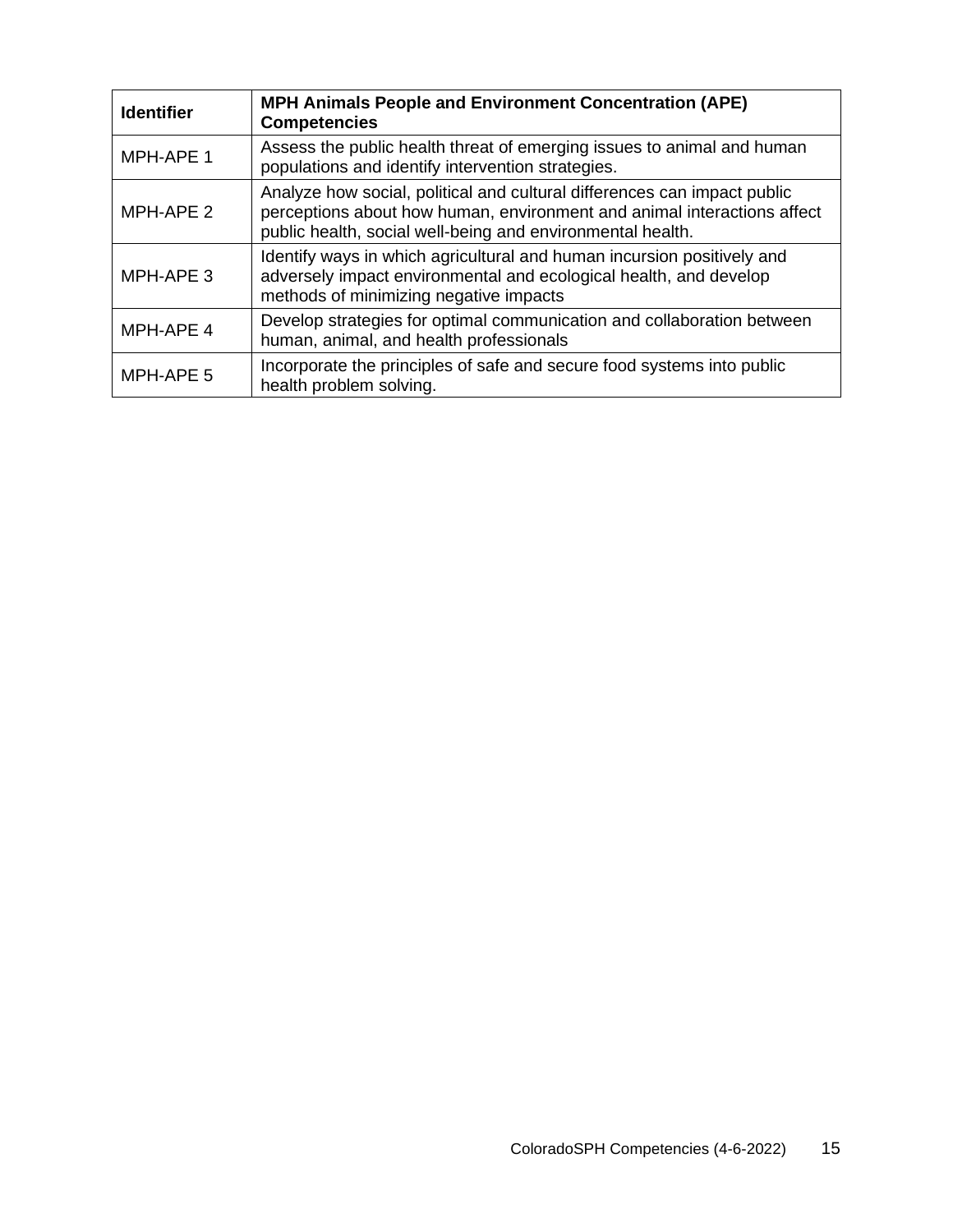| <b>Identifier</b> | <b>MPH Epidemiology Concentration (EPID) Competencies - CSU</b>                                                                                                                                                                      |
|-------------------|--------------------------------------------------------------------------------------------------------------------------------------------------------------------------------------------------------------------------------------|
| MPH-EPID 1        | Compare and prioritize public health issues within and across populations,<br>using epidemiologic methods including measures of prevalence, incidence,<br>morbidity, mortality, demographic characteristics and risk factors.        |
| MPH-EPID 2        | Critically review and evaluate public health and other scientific literature to<br>identify threats to internal validity, strengths and weaknesses of individual<br>studies, and assess for overall strength of evidence.            |
| MPH-EPID 3        | Synthesize evidence in a research area to identify gaps in evidence and to<br>demonstrate relevance of current knowledge to the practice of public<br>health.                                                                        |
| MPH-EPID 4        | Translate investigator ideas into answerable research questions.                                                                                                                                                                     |
| MPH-EPID 5        | Design studies to address public health topics, taking into account the<br>strengths, limitations, and feasibility of study designs for addressing<br>specific topics, as well as the practical aspects of their uses.               |
| MPH-EPID 6        | Describe best practices for design of data collection forms and protocols,<br>instrument reliability and validity, data monitoring and quality assurance,<br>and data archiving for analysis and use of data by other investigators. |
| MPH-EPID 7        | Use computer software for data entry, database management, and<br>summarizing, analyzing and displaying data.                                                                                                                        |
| MPH-EPID 8        | Apply and interpret the concepts of effect modification, confounding, and<br>bias in research design and analysis approaches.                                                                                                        |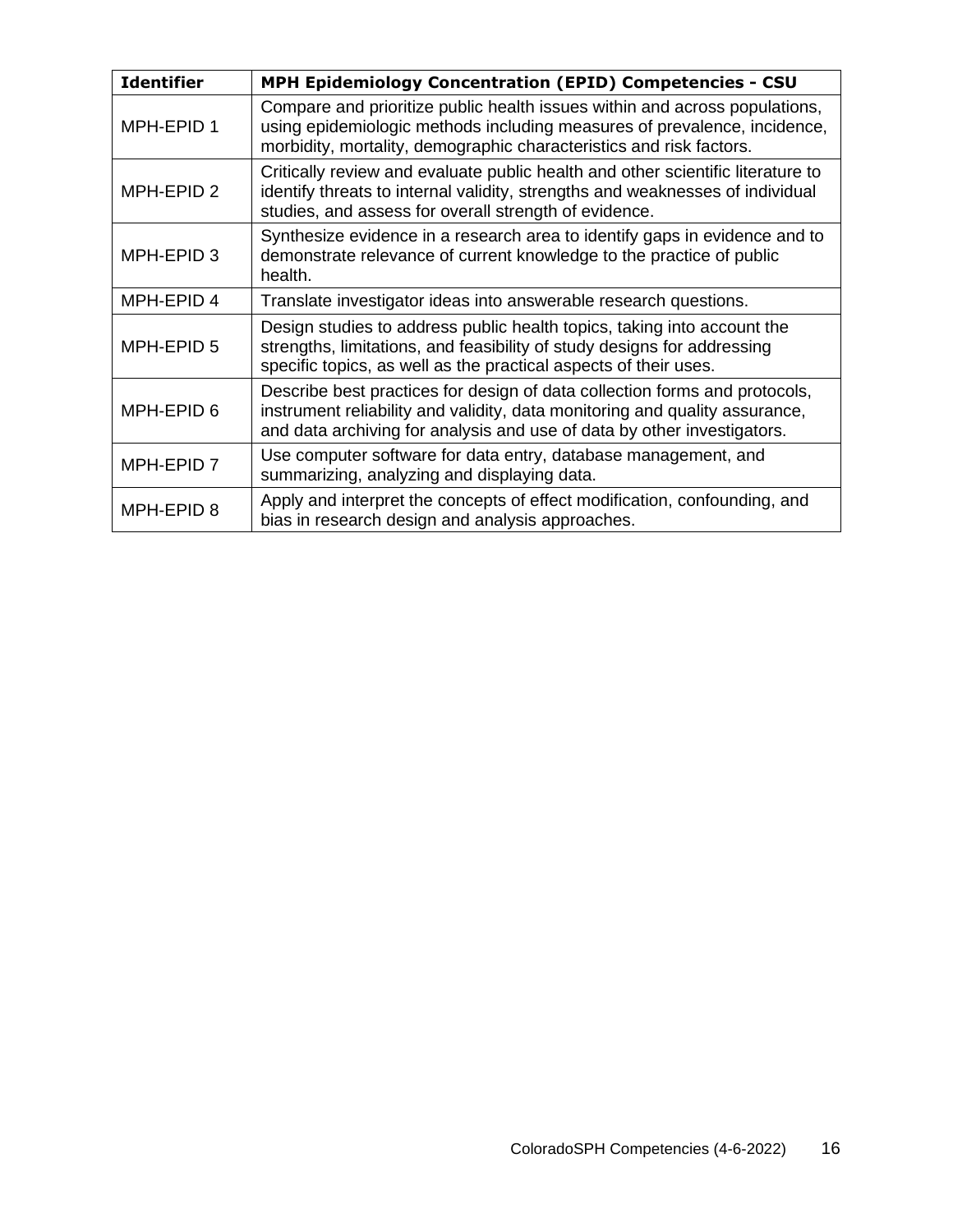| <b>Identifier</b> | <b>MPH Global Health and Health Disparities Concentration (GHHD)</b><br><b>Competencies</b>                                                                                                          |
|-------------------|------------------------------------------------------------------------------------------------------------------------------------------------------------------------------------------------------|
| MPH-GHHD 1        | Use a population pyramid to assess the role of demographic characteristics<br>in shaping patterns of morbidity, mortality, and health service needs of a<br>specified community, country, or region. |
| MPH-GHHD 2        | Describe the roles and relationships of the entities (such as NGOs, national<br>governmental agencies, and international organizations) influencing global<br>health and health disparities.         |
| MPH-GHHD 3        | Propose strategies to engage marginalized and vulnerable populations in<br>making decisions that affect their health and well-being.                                                                 |
| MPH-GHHD 4        | Conduct a situation analysis across a range of cultural, economic, and<br>health contexts.                                                                                                           |
| MPH-GHHD 5        | Design context-specific health interventions based upon a situation<br>analysis.                                                                                                                     |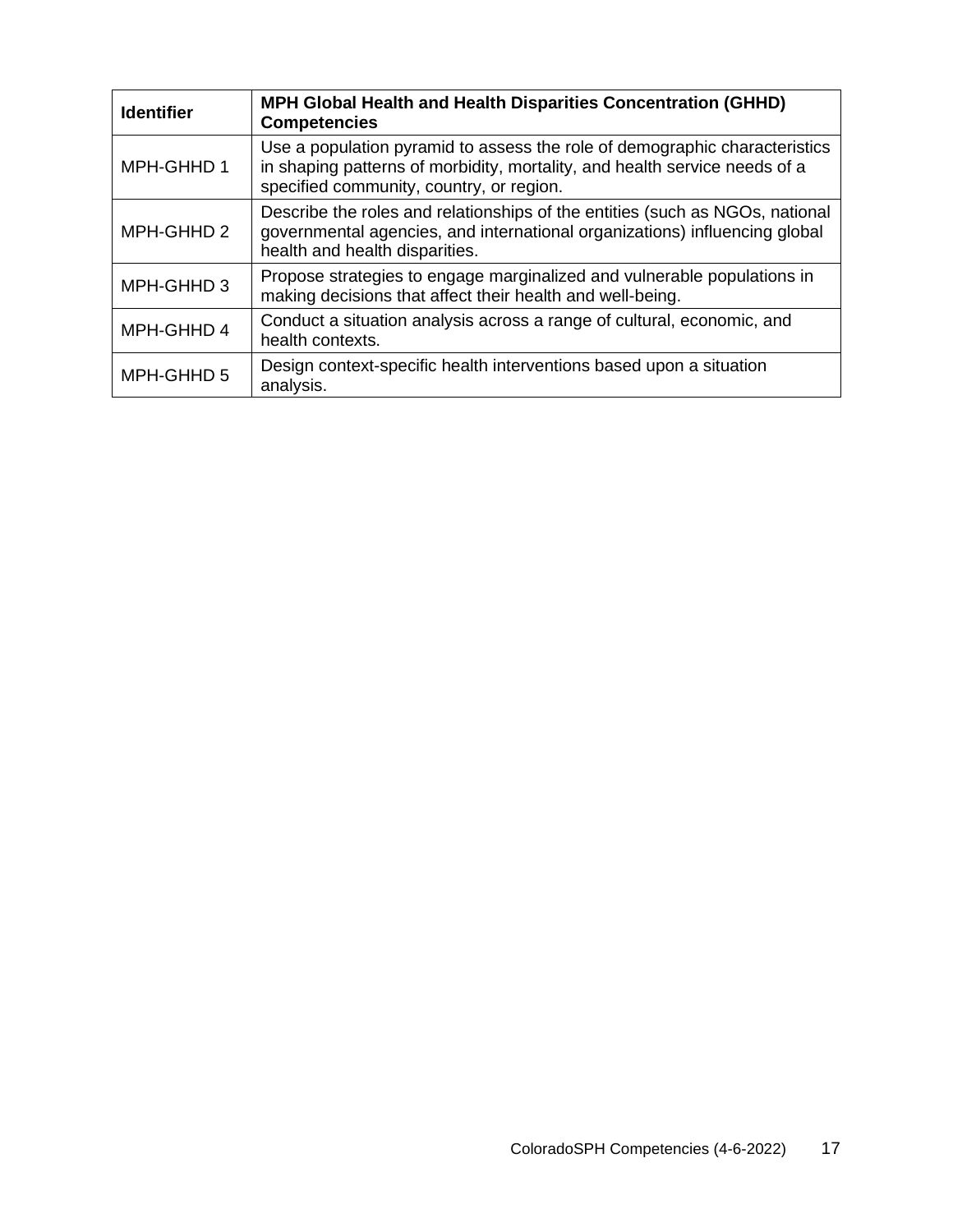| <b>Identifier</b> | <b>MPH Health Communication Concentration (HCOM) Competencies</b>                                                                                                                                                                         |
|-------------------|-------------------------------------------------------------------------------------------------------------------------------------------------------------------------------------------------------------------------------------------|
| MPH-HCOM 1        | Apply theory and strategy-based communication principles across different<br>settings for public health practice.                                                                                                                         |
| MPH-HCOM 2        | Design a communication-based public health intervention applying best<br>practices of message production and delivery for a target audience.                                                                                              |
| MPH-HCOM 3        | Identify and analyze fundamental properties of the intended audience,<br>including demographic, psychological, sociological and cultural elements,<br>for a communication-based intervention at all levels from interpersonal to<br>mass. |
| MPH-HCOM 4        | Assess the critical relationship between formative and evaluative research<br>in the ongoing delivery of a communication-based intervention.                                                                                              |
| MPH-HCOM 5        | Develop a communication plan to reach relevant professional groups, the<br>public, and policy-makers.                                                                                                                                     |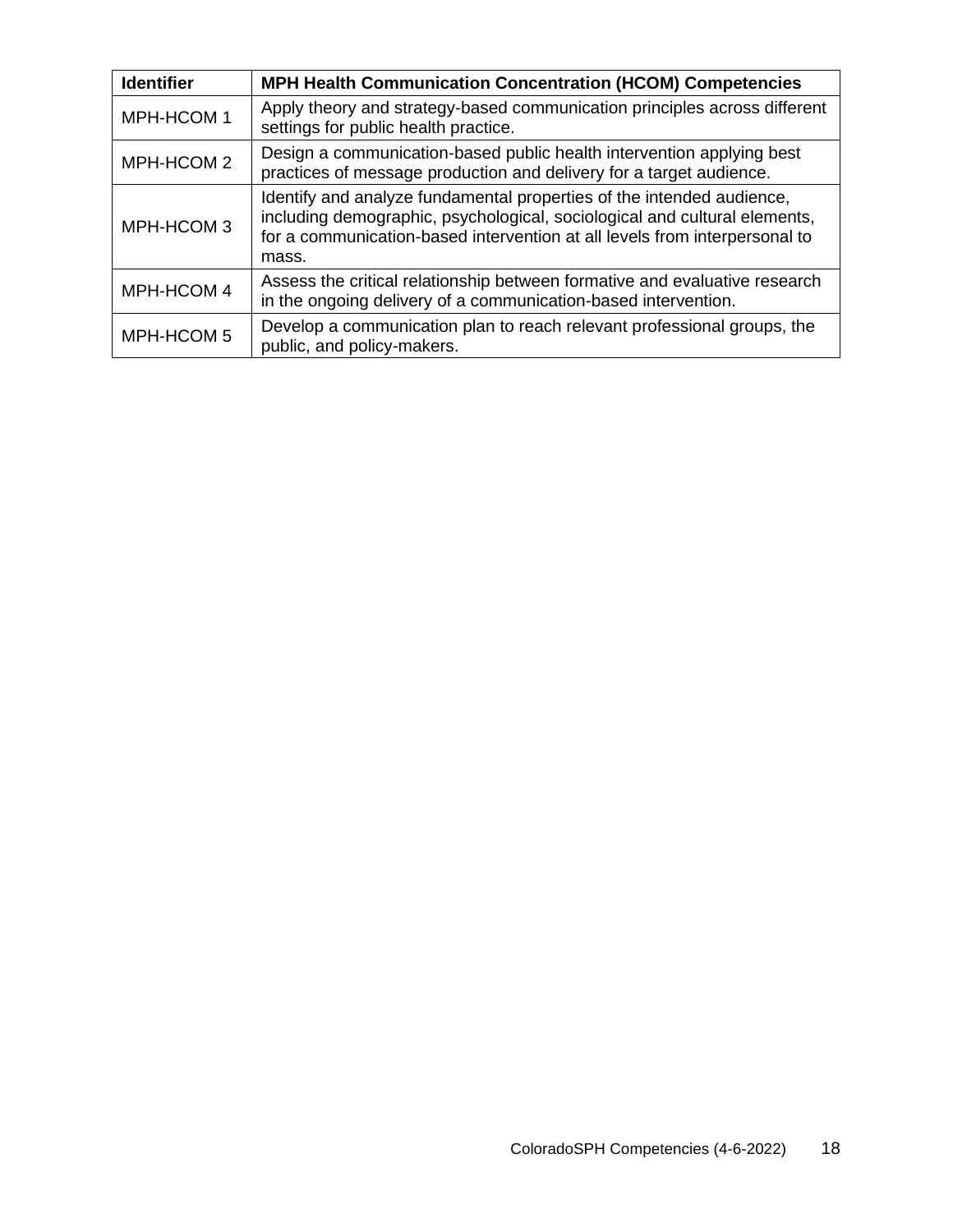| <b>Identifier</b>     | <b>MPH Physical Activity and Healthy Lifestyles Concentration (PAHL)</b><br><b>Competencies</b>                                                                                                                                 |
|-----------------------|---------------------------------------------------------------------------------------------------------------------------------------------------------------------------------------------------------------------------------|
| MPH-PAHL 1            | Use public health data to assess the healthy lifestyle needs of a population<br>and prioritize community-based interventions aimed at promoting physical<br>activity or other healthy lifestyle behaviors.                      |
| MPH-PAHL 2            | Utilize field-specific assessment tools to measure physical activity and<br>healthy lifestyle behaviors as well as their supports and barriers.                                                                                 |
| MPH-PAHL <sub>3</sub> | Apply nationally-recognized, evidence-based physical activity promotion<br>approaches to the implementation and evaluation of community health<br>promotion programs.                                                           |
| MPH-PAHL 4            | Identify and analyze historic and current trends, guidelines,<br>recommendations, and research in the field of physical activity.                                                                                               |
| MPH-PAHL 5            | Develop strategies to engage with external partners from a variety of<br>disciplines, including transportation and city planning, to promote physical<br>activity or healthy lifestyles.                                        |
| MPH-PAHL 6            | Describe the effects of physical activity on primary, secondary and tertiary<br>prevention of various chronic diseases such as heart disease, stroke,<br>diabetes mellitus, cancer, arthritis, asthma, osteoporosis or obesity. |
| MPH-PAHL 7            | Incorporate a variety of approaches for physical activity or healthy lifestyle<br>promotion programs that anticipate and respect diverse values, beliefs, and<br>cultures in the community.                                     |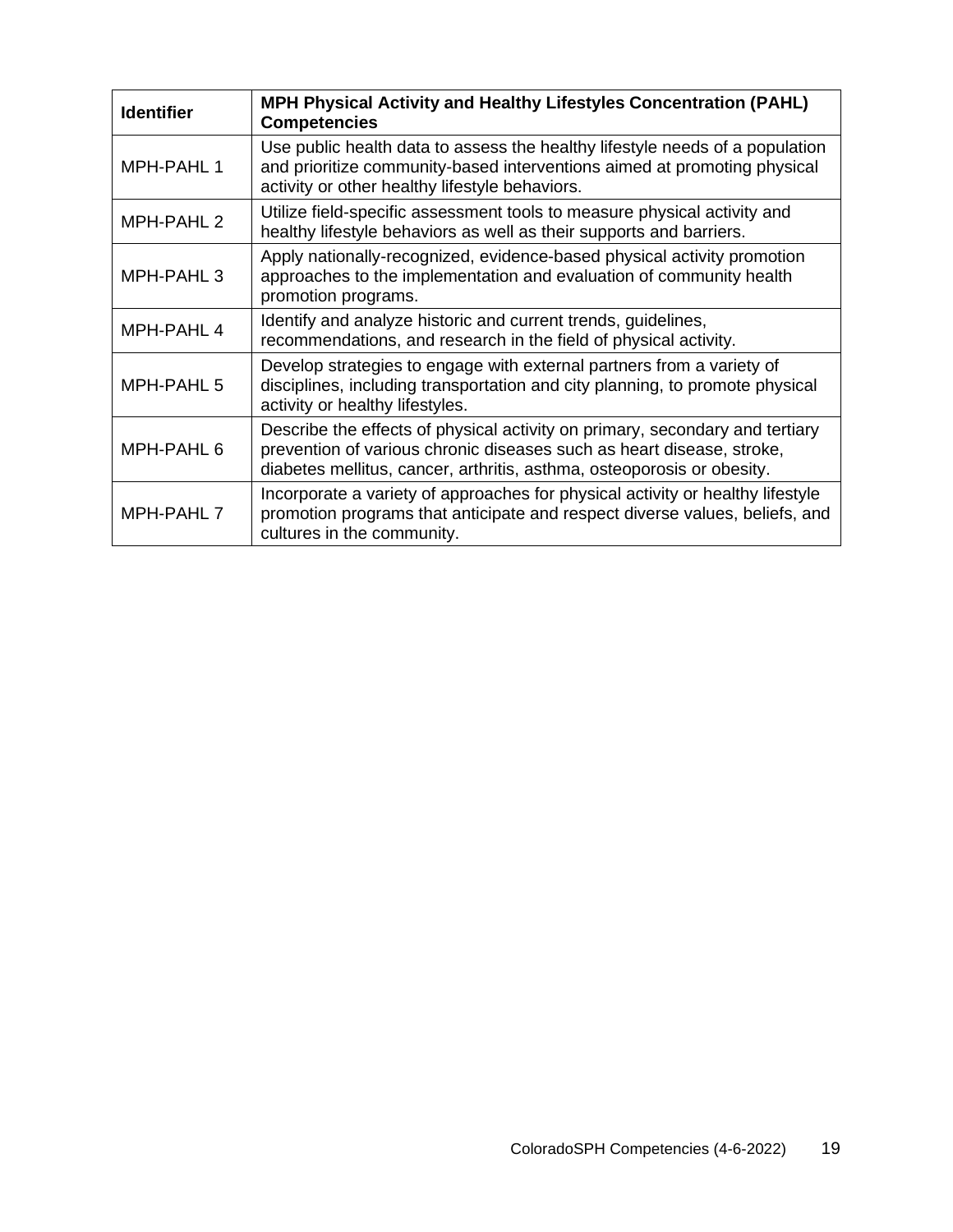| <b>Identifier</b> | <b>MPH Public Health Nutrition Concentration (PHNU) Competencies</b>                                                                                                                                        |
|-------------------|-------------------------------------------------------------------------------------------------------------------------------------------------------------------------------------------------------------|
| MPH-PHNU 1        | Appraise essential dietary macronutrients (carbohydrates, lipids, proteins)<br>for their optimal sources and contribution to cellular and organ function that<br>sustain human health and well-being.       |
| MPH-PHNU 2        | Appraise essential dietary micronutrients (vitamins and minerals) for their<br>optimal sources and contribution to cellular and organ function that sustain<br>human health and well-being.                 |
| MPH-PHNU3         | Analyze the effects of different dietary patterns on the primary, secondary<br>and tertiary prevention of various chronic diseases such as obesity,<br>diabetes, coronary heart disease, cancer and others. |
| MPH-PHNU 4        | Analyze and interpret nutritional data using epidemiological principles to<br>assess chronic disease outcomes.                                                                                              |
| MPH-PHNU 5        | Assess dietary intake using nutrition assessment tools and apply evidence-<br>based approaches to best measure dietary exposures and chronic disease<br>outcomes in population.                             |
| MPH-PHNU 6        | Apply evidence-based public health planning strategies to design nutrition<br>programs.                                                                                                                     |
| MPH-PHNU 7        | Apply evidence-based public health evaluation strategies to assess<br>effectiveness of nutrition programs.                                                                                                  |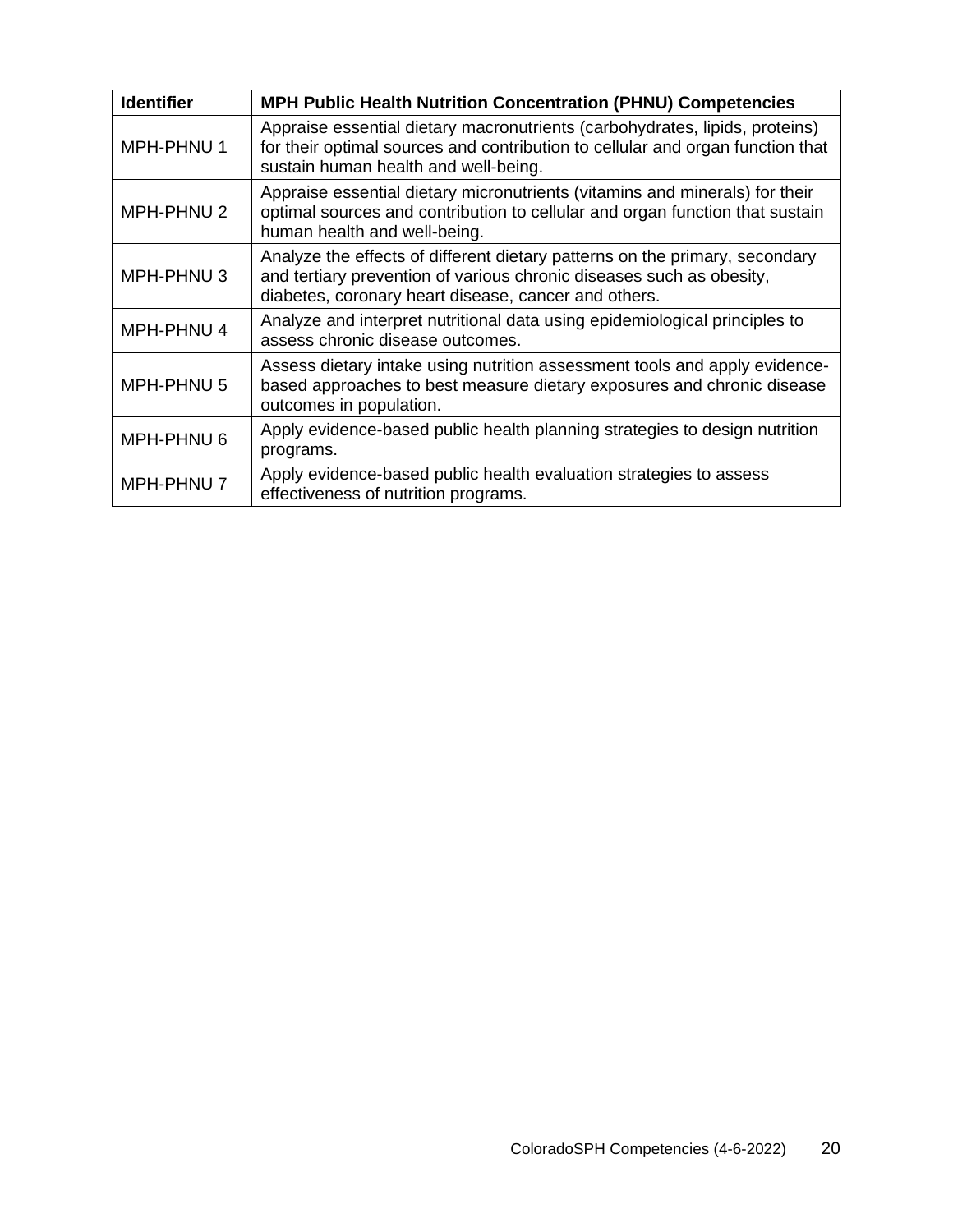| <b>Identifier</b>                            | <b>Core (CR) DrPH Competencies</b>                                                                                                                                                                                 |  |
|----------------------------------------------|--------------------------------------------------------------------------------------------------------------------------------------------------------------------------------------------------------------------|--|
| Data & Analysis                              |                                                                                                                                                                                                                    |  |
| DrPH 1                                       | Explain qualitative, quantitative, mixed methods and policy analysis<br>research and evaluation methods to address health issues at multiple<br>(individual, group, organization, community and population) levels |  |
| DrPH <sub>2</sub>                            | Design a qualitative, quantitative, mixed methods, policy analysis or<br>evaluation project to address a public health issue.                                                                                      |  |
| DrPH <sub>3</sub>                            | Explain the use and limitations of surveillance systems and national<br>surveys in assessing, monitoring and evaluating policies and programs and<br>to address a population's health                              |  |
|                                              | Leadership, Management & Governance                                                                                                                                                                                |  |
| DrPH 4                                       | Propose strategies for health improvement and elimination of health<br>inequities by organizing stakeholders, including researchers, practitioners,<br>community leaders and other partners                        |  |
| DrPH <sub>5</sub>                            | Communicate public health science to diverse stakeholders, including<br>individuals at all levels of health literacy, for purposes of influencing<br>behavior and policies                                         |  |
| DrPH <sub>6</sub>                            | Integrate knowledge, approaches, methods, values and potential<br>contributions from multiple professions and systems in addressing public<br>health problems                                                      |  |
| DrPH 7                                       | Create a strategic plan                                                                                                                                                                                            |  |
| DrPH 8                                       | Facilitate shared decision making through negotiation and consensus-<br>building methods                                                                                                                           |  |
| DrPH <sub>9</sub>                            | Create organizational change strategies                                                                                                                                                                            |  |
| DrPH 10                                      | Propose strategies to promote inclusion and equity within public health<br>programs, policies and systems                                                                                                          |  |
| DrPH 11                                      | Assess one's own strengths and weaknesses in leadership capacities,<br>including cultural proficiency                                                                                                              |  |
| DrPH 12                                      | Propose human, fiscal and other resources to achieve a strategic goal                                                                                                                                              |  |
| DrPH 13                                      | Cultivate new resources and revenue streams to achieve a strategic goal                                                                                                                                            |  |
| Policy & Programs                            |                                                                                                                                                                                                                    |  |
| DrPH 14                                      | Design a system-level intervention to address a public health issue                                                                                                                                                |  |
| DrPH 15                                      | Integrate knowledge of cultural values and practices in the design of public<br>health policies and programs                                                                                                       |  |
| DrPH 16                                      | Integrate scientific information, legal and regulatory approaches, ethical<br>frameworks and varied stakeholder interests in policy development and<br>analysis                                                    |  |
| DrPH 17                                      | Propose interprofessional team approaches to improving public health                                                                                                                                               |  |
| <b>Education &amp; Workforce Development</b> |                                                                                                                                                                                                                    |  |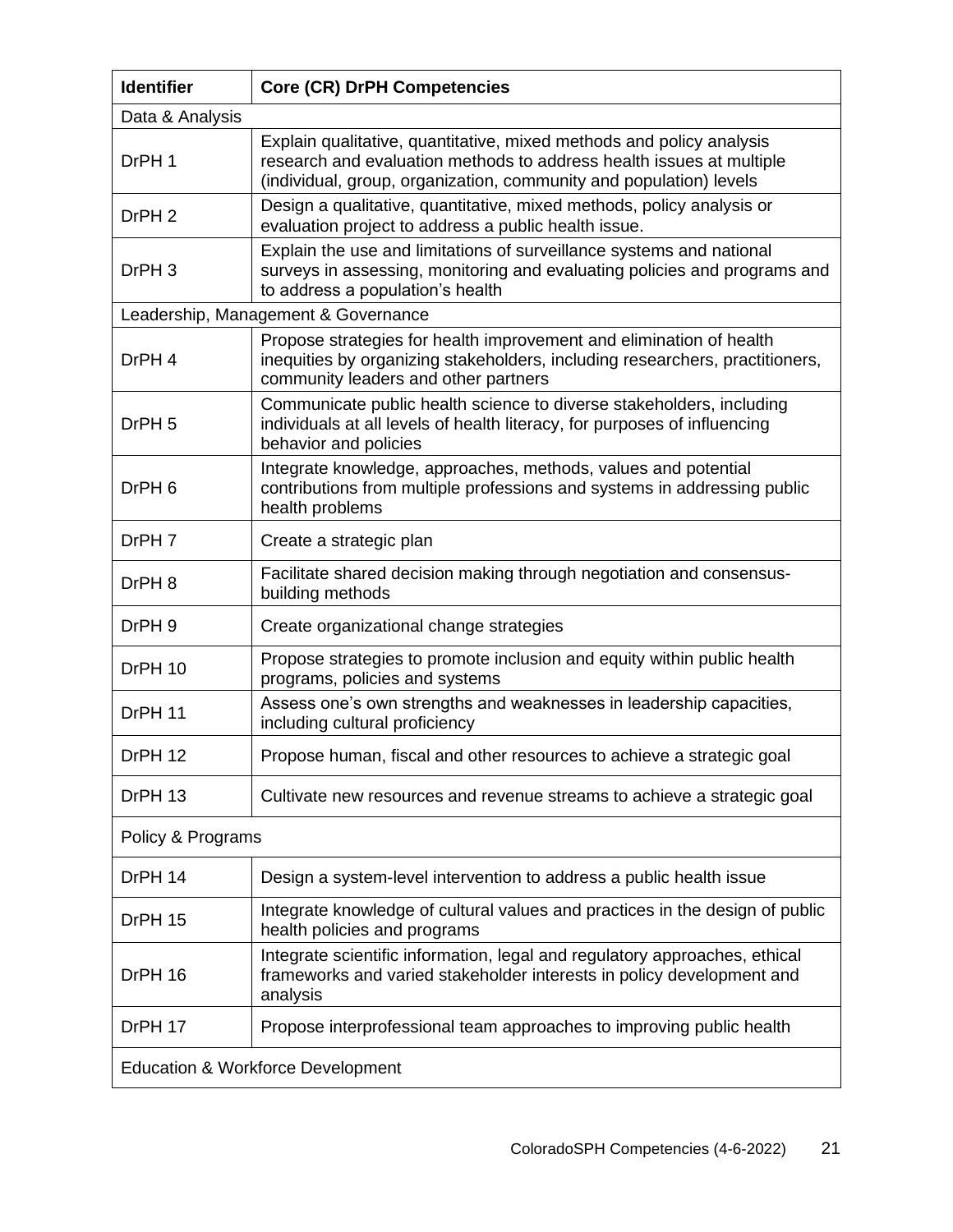| DrPH 18 | Assess an audience's knowledge and learning needs                                                                      |
|---------|------------------------------------------------------------------------------------------------------------------------|
| DrPH 19 | Deliver training or educational experiences that promote learning in<br>academic, organizational or community settings |
| DrPH 20 | Use best practice modalities in pedagogical practices                                                                  |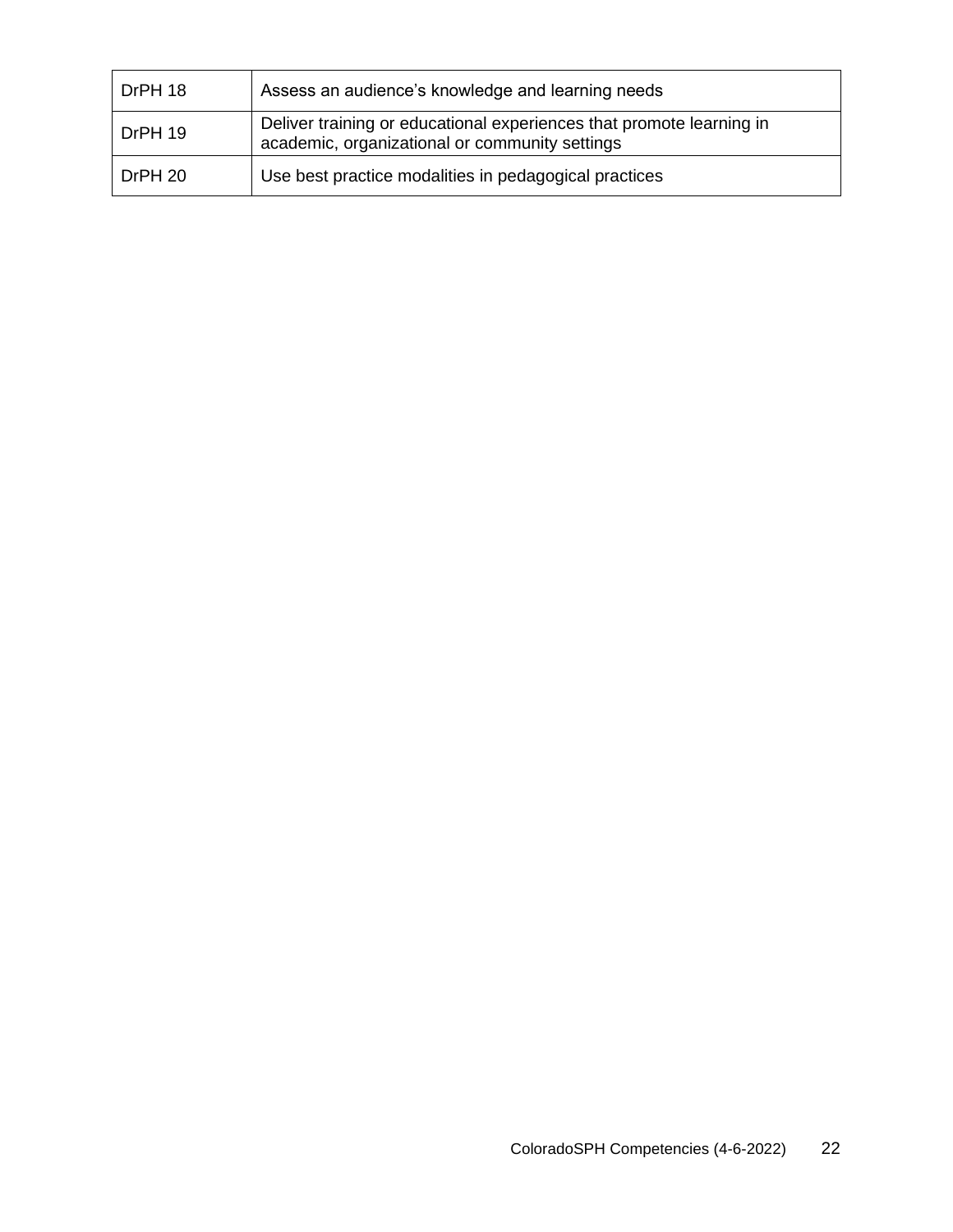| <b>Identifier</b> | DrPH Community and Behavioral Health Focus Area (FA)<br><b>Competencies</b>                                                                                                                             |
|-------------------|---------------------------------------------------------------------------------------------------------------------------------------------------------------------------------------------------------|
| DrPH-CBHS 1       | Synthesize health behavior theories, models, frameworks and evidence-<br>based integrative strategies at multiple levels of the socio-ecological model<br>to develop theory-informed conceptual models. |
| DrPH-CBHS 2       | Apply advanced statistical methods used in social sciences, such as<br>multilevel modeling or latent variable methods.                                                                                  |
| DrPH-CBHS 3       | Collect and analyze qualitative data to inform a public health issue.                                                                                                                                   |
| DrPH-CBHS 4       | Design a research study that is responsive to community needs and<br>answers a public health research question.                                                                                         |
| DrPH-CBHS 5       | Demonstrate an in-depth knowledge in the candidate's chosen substantive<br>interest area in behavioral/social science related to public health.                                                         |
| DrPH-CBHS 6       | Develop a grant proposal to address a public health problem.                                                                                                                                            |
| DrPH-CBHS 7       | Integrate principles of design for dissemination into the development of a<br>public health intervention.                                                                                               |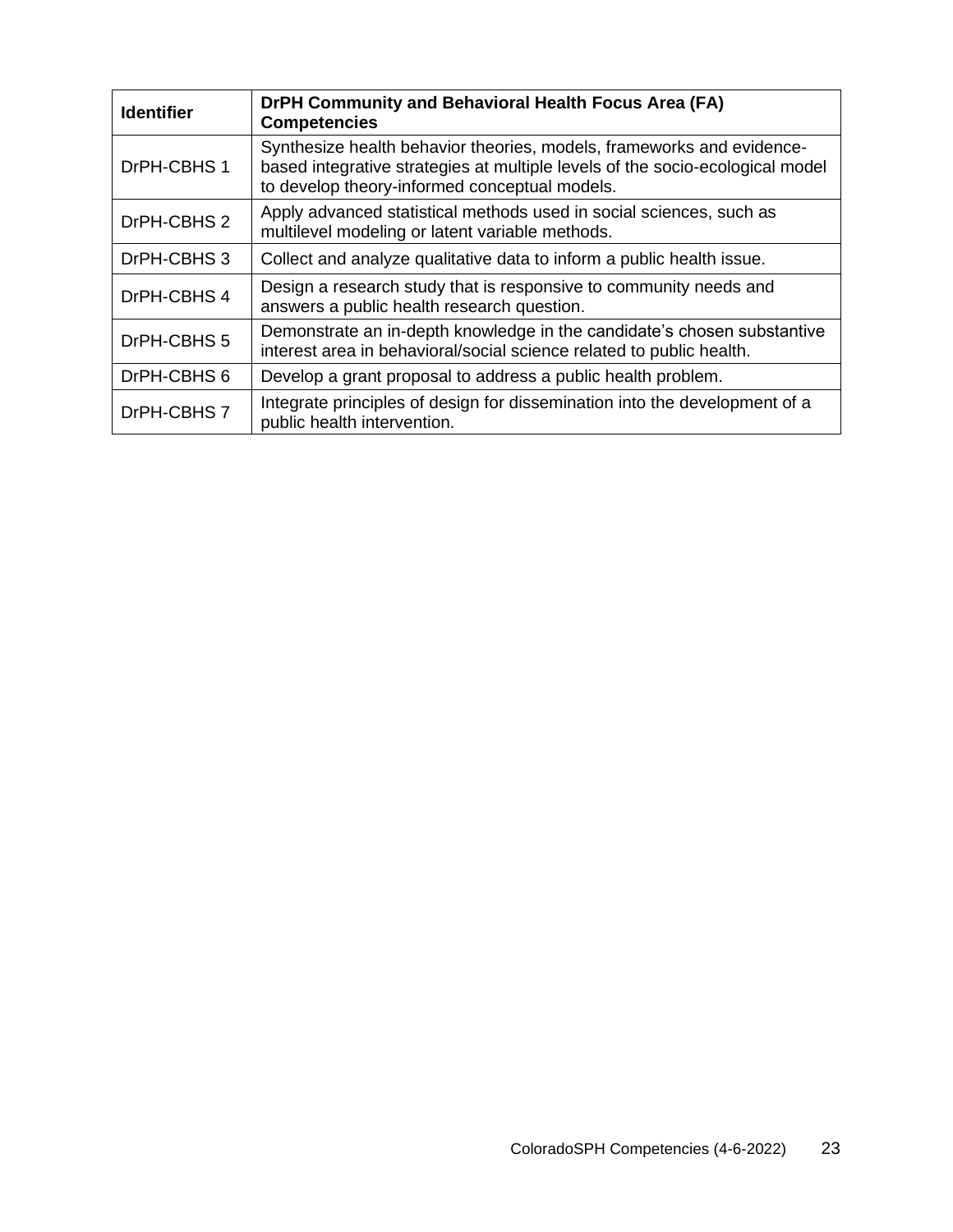| <b>Identifier</b> | DrPH Environmental & Occupational Health Focus Area (FA)<br><b>Competencies</b>                                                                                                     |
|-------------------|-------------------------------------------------------------------------------------------------------------------------------------------------------------------------------------|
| DrPH-EHOH 1       | Critically evaluate toxicological and epidemiological data, and explain its<br>role in informing risk-based decision making.                                                        |
| DrPH-EHOH 3       | Evaluate contemporary environmental and occupational health issues<br>using geographic, epidemiologic, or other data collection methods as<br>appropriate.                          |
| DrPH-EHOH 4       | Create a data collection and management plan for an environmental or<br>occupational health research study.                                                                         |
| DrPH-EHOH 5       | Identify and critically evaluate secondary data sources appropriate for<br>answering applied research and program evaluation questions in<br>environmental and occupational health. |
| DrPH-EHOH 6       | Develop grant proposals to conduct research to test well-conceived<br>hypotheses and/or evaluation studies to assess impact.                                                        |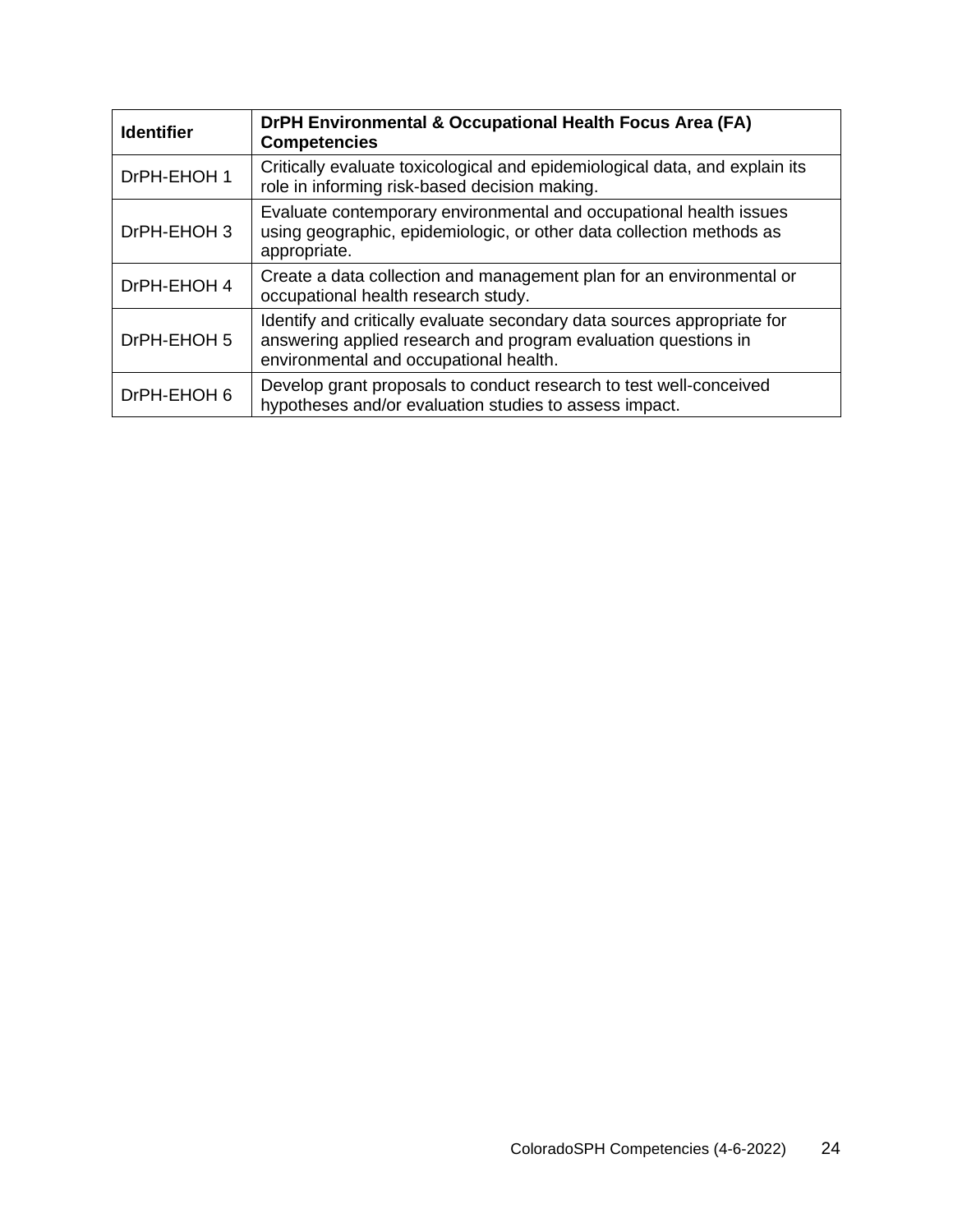| <b>Identifier</b> | DrPH Epidemiology Focus Area (FA) Competencies                                                                                                                                                                 |
|-------------------|----------------------------------------------------------------------------------------------------------------------------------------------------------------------------------------------------------------|
| DrPH-EPID 1       | Critically evaluate epidemiological study designs and describe the<br>advantages and limitations of each for addressing specific problems, and<br>recommend design modifications to strengthen validity.       |
| DrPH-EPID 2       | Apply basic ethical and legal principles involved in the collection,<br>management, use and dissemination of epidemiologic data in research and<br>public health practice.                                     |
| DrPH-EPID 3       | Select and apply appropriate research design and analysis methods when<br>using secondary data sources, such as surveillance, national surveys, and<br>medical record data, to answer epidemiologic questions. |
| DrPH-EPID 4       | Demonstrate mastery of a substantive area in epidemiology, including the<br>application of that knowledge in conducting research and implementing<br>programs related to a specific epidemiologic question.    |
| DrPH-EPID 5       | Calculate and interpret measures of disease frequency and association to<br>draw appropriate inferences and evaluate causality.                                                                                |
| DrPH-EPID 6       | Develop a grant proposal to address a public health problem.                                                                                                                                                   |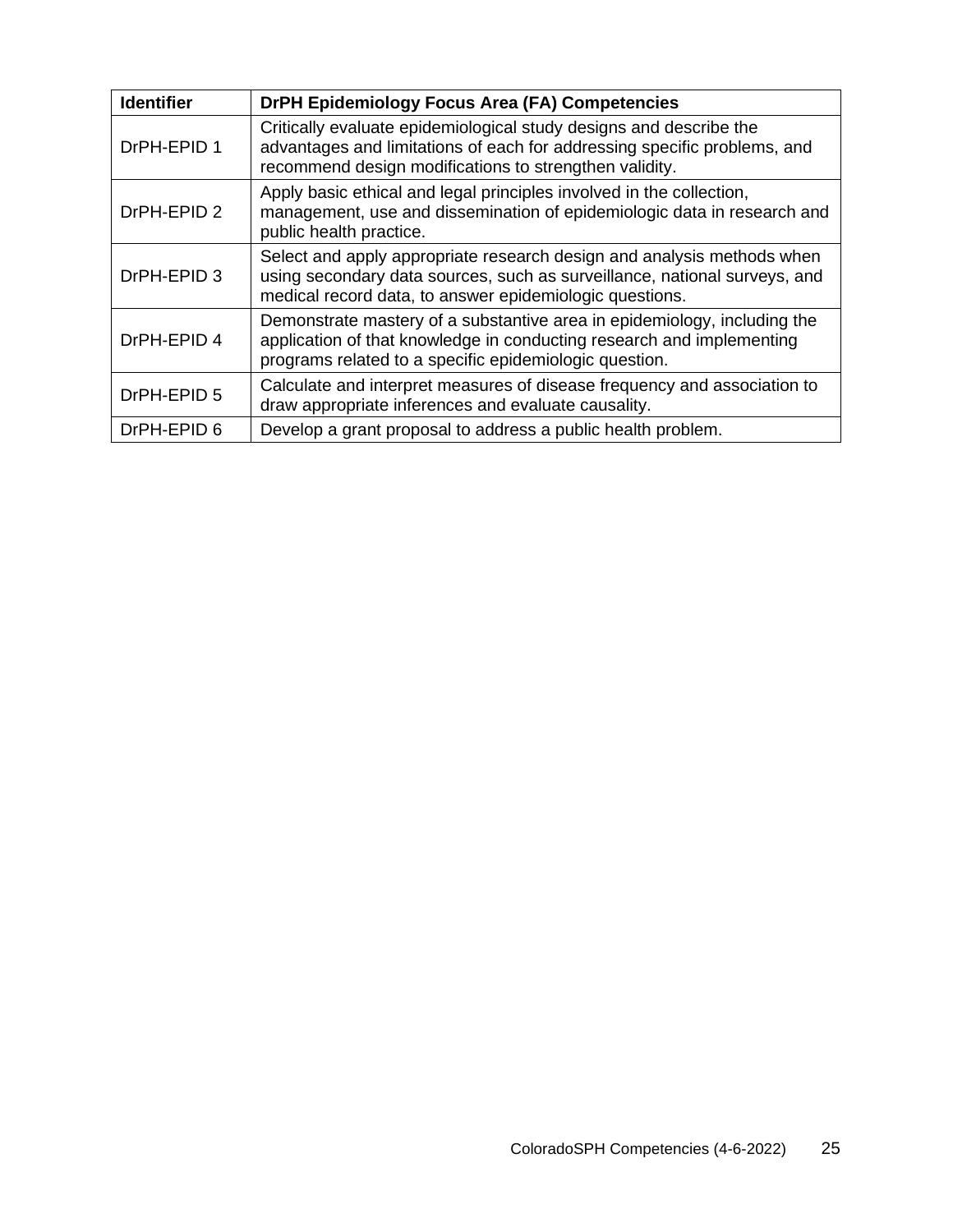| <b>Identifier</b> | <b>MS Biostatistics Competencies</b>                                                                                                                                                                                                                                                                                         |
|-------------------|------------------------------------------------------------------------------------------------------------------------------------------------------------------------------------------------------------------------------------------------------------------------------------------------------------------------------|
| MS-BIOS 1         | Carry out and explain calculations, derivations and proofs central to basic<br>statistical theory, and explain their use and implications in applied statistical<br>work.                                                                                                                                                    |
| MS-BIOS 2         | Apply statistical concepts of basic study designs including bias,<br>confounding and efficiency, and identify strengths and weaknesses of<br>experimental and observational designs.                                                                                                                                         |
| MS-BIOS 3         | Carry out exploratory and descriptive analyses of complex data using<br>standard statistical software and methods of data summary and<br>visualization.                                                                                                                                                                      |
| MS-BIOS 4         | Carry out valid and efficient modeling, estimation, model checking and<br>inference using standard statistical methods and software.                                                                                                                                                                                         |
| MS-BIOS 5         | Demonstrate statistical programming proficiency, good coding style and<br>use of reproducible research principles using leading statistical software.                                                                                                                                                                        |
| MS-BIOS 6         | Demonstrate basic skills necessary for collaborating with non-biostatistical<br>scientists, including mapping study aims to testable hypotheses, carrying<br>out basic power and sample size estimation and evaluation, and identifying<br>appropriate design, modeling and analysis methods to address study<br>hypotheses. |
| MS-BIOS 7         | Communicate, orally and in writing, simple and complex statistical ideas,<br>methods and results in non-technical terms appropriate for collaborator<br>needs (e.g. preparation of analysis section of grant proposals and methods<br>and results sections of manuscripts).                                                  |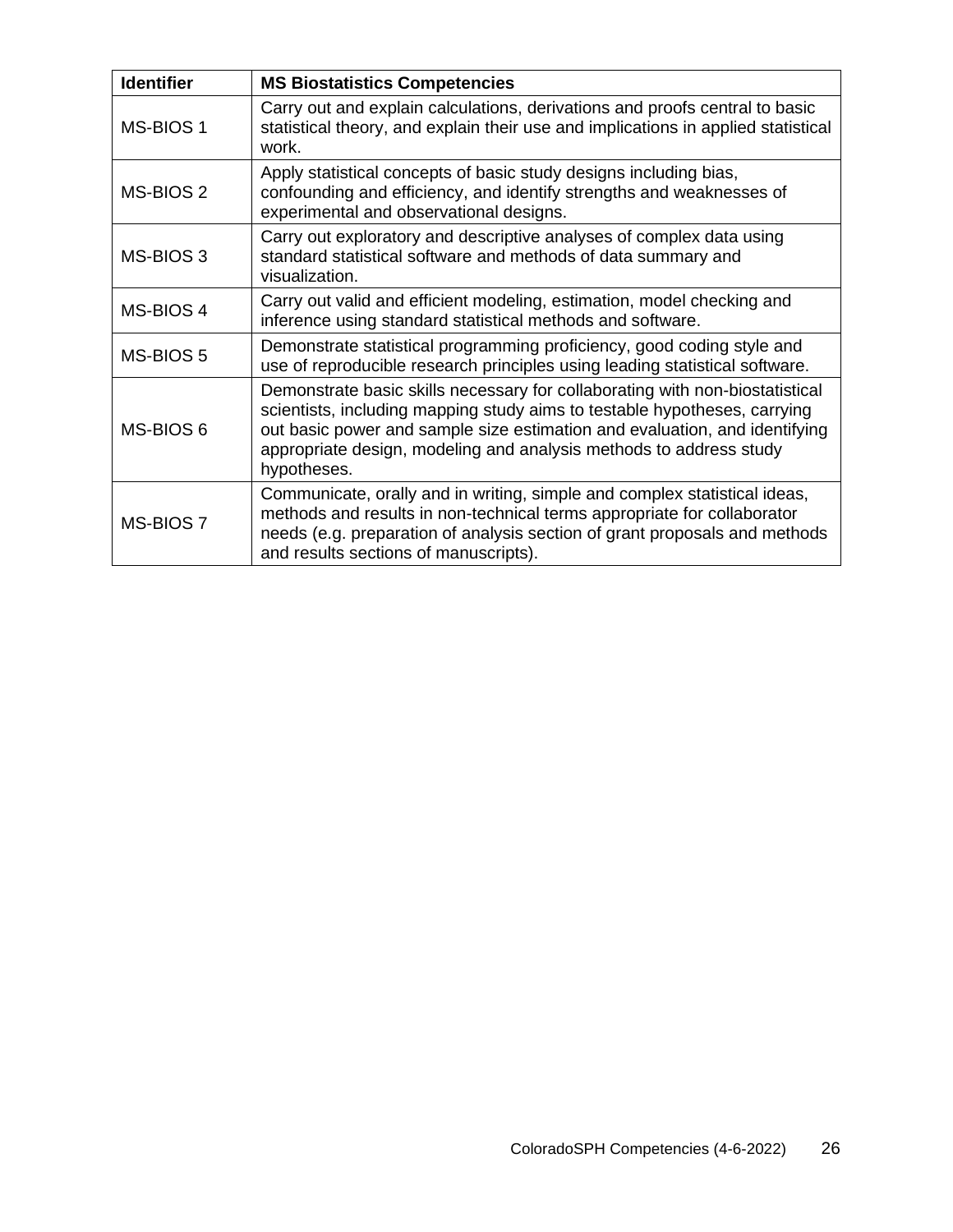| <b>Identifier</b>    | <b>MS Epidemiology Competencies</b>                                                                                                                                                 |
|----------------------|-------------------------------------------------------------------------------------------------------------------------------------------------------------------------------------|
| MS-EPID 1            | Formulate sound scientific research questions.                                                                                                                                      |
| MS-EPID <sub>2</sub> | Synthesize a body of evidence from the scientific literature and identify<br>areas of need for future investigation.                                                                |
| MS-EPID <sub>3</sub> | Select and apply appropriate study design, data collection and analysis<br>methods to address research or public health topics.                                                     |
| MS-EPID 4            | Utilize secondary data sources to answer a given research or public health<br>question, considering limitations, study design and analytic solutions.                               |
| MS-EPID 5            | Critically appraise research and public health studies for internal and<br>external validity, with consideration of how these issues influence<br>interpretation of study findings. |
| MS-EPID 6            | Anticipate types of biases that may occur in research and public health<br>studies and determine strategies to prevent or minimize these.                                           |
| MS-EPID 7            | Calculate and interpret measures of disease frequency and association<br>measures to draw appropriate inferences and evaluate causality.                                            |
| MS-EPID 8            | Describe and apply basic ethical and legal principles involved in the<br>collection, management, use and dissemination of epidemiologic data.                                       |
| MS-EPID 9            | Interact effectively within a multidisciplinary team for the purpose of<br>addressing a research question.                                                                          |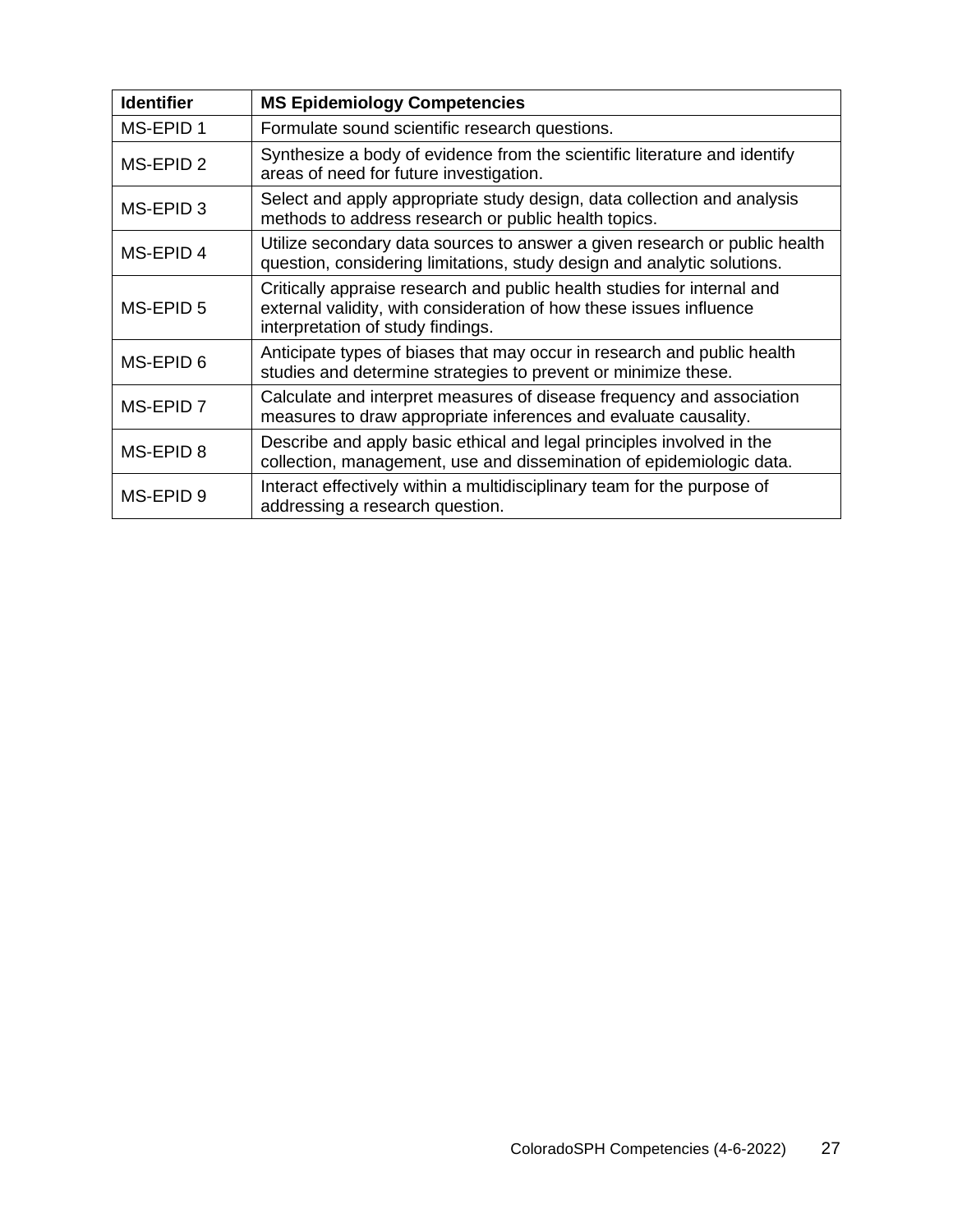| <b>Identifier</b> | <b>MS Health Services Research Competencies</b>                                                                                                                                                                                                                                   |
|-------------------|-----------------------------------------------------------------------------------------------------------------------------------------------------------------------------------------------------------------------------------------------------------------------------------|
| MS-HSR 1          | Identify the main components and issues of the organization, financing,<br>and delivery of health services and public health systems in the U.S.                                                                                                                                  |
| MS-HSR 2          | Identify, and measure, clinically meaningful and/or policy relevant<br>outcomes and apply evidence-based practice principles.                                                                                                                                                     |
| MS-HSR 3          | Critically appraise existing literature and evaluate manuscripts published in<br>peer-reviewed journals                                                                                                                                                                           |
| MS-HSR 4          | Demonstrate breadth of health services research theoretical and<br>conceptual knowledge by applying alternative organizational and<br>behavioral models from a range of relevant disciplines.                                                                                     |
| MS-HSR 5          | Pose innovative and important health service research questions, informed<br>by systematic reviews of the literature, stakeholder needs, and relevant<br>theoretical and conceptual models.                                                                                       |
| MS-HSR6           | Select the appropriate econometric/statistical specification and estimation<br>technique, including using specification tests and theoretical justifications<br>for distributional assumptions, the choice of link function, and estimation<br>approach for a variety of outcomes |
| MS-HSR 7          | Choose and define the appropriate unit of analysis and approach to<br>computing standard errors for conducting hypothesis test.                                                                                                                                                   |
| MS-HSR 8          | Understand and apply methods for causal inference and identify the<br>assumptions that may or may not hold for a causal interpretation.                                                                                                                                           |
| MS-HSR 9          | Write and know how to submit grant proposals to federal, state, and non-<br>governmental organizations.                                                                                                                                                                           |
| MS-HSR 10         | Describe legal, ethical and regulatory issues related to clinical research.                                                                                                                                                                                                       |
| MS-HSR 11         | Demonstrate the ability to effectively communicate the findings and<br>implications of health service research findings to technical and lay<br>audiences                                                                                                                         |
| MS-HSR 12         | Design and conduct research studies using health services research<br>methods.                                                                                                                                                                                                    |
| MS-HSR 13         | Discuss the policy process for improving the health status of populations.                                                                                                                                                                                                        |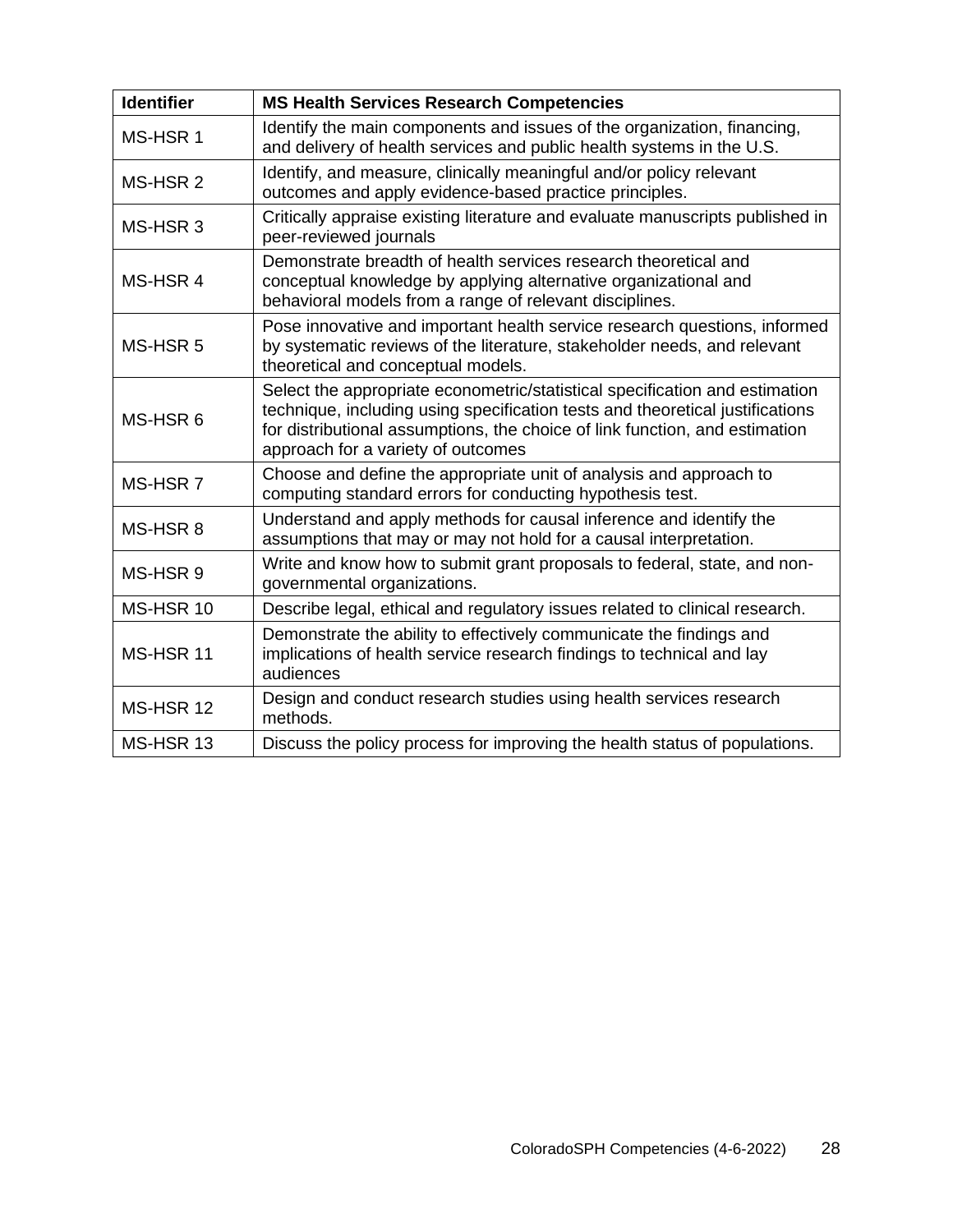| <b>Identifier</b> | <b>PhD Biostatistics Competencies</b>                                                                                                                                                                                                                                                                                                                      |
|-------------------|------------------------------------------------------------------------------------------------------------------------------------------------------------------------------------------------------------------------------------------------------------------------------------------------------------------------------------------------------------|
| PHD-BIOS 1        | Carry out and explain calculations, derivations and proofs central to basic<br>statistical theory, and explain their use and implications in applied statistical<br>work.                                                                                                                                                                                  |
| PHD-BIOS 2        | Apply statistical concepts of basic study designs including bias,<br>confounding and efficiency, and identify strengths and weaknesses of<br>experimental and observational designs.                                                                                                                                                                       |
| PHD-BIOS 3        | Carry out exploratory and descriptive analyses of complex data using<br>standard statistical software and methods of data summary and<br>visualization.                                                                                                                                                                                                    |
| PHD-BIOS 4        | Carry out valid and efficient modeling, estimation, model checking and<br>inference using standard statistical methods and software.                                                                                                                                                                                                                       |
| PHD-BIOS 5        | Demonstrate statistical programming proficiency, good coding style and<br>use of reproducible research principles using leading statistical software.                                                                                                                                                                                                      |
| PHD-BIOS 6        | Demonstrate basic skills necessary for collaborating with non-biostatistical<br>scientists, including mapping study aims to testable hypotheses, carrying<br>out basic power and sample size estimation and evaluation, and identifying<br>appropriate design, modeling and analysis methods to address study<br>hypotheses.                               |
| PHD-BIOS 7        | Communicate, orally and in writing, simple and complex statistical ideas,<br>methods and results in non-technical terms appropriate for collaborator<br>needs (e.g. preparation of analysis section of grant proposals and methods<br>and results sections of manuscripts).                                                                                |
| PHD-BIOS 8        | Carry out and explain calculations, derivations and proofs central to<br>advanced statistical theory, and explain their use and implications in<br>applied statistical work.                                                                                                                                                                               |
| PHD-BIOS 9        | Carry out advanced statistical modeling using a range of statistical theory,<br>methods and computation.                                                                                                                                                                                                                                                   |
| PHD-BIOS 10       | Demonstrate advanced collaborative biostatistical skills, including<br>formulating testable study aims, identifying, designing and evaluating<br>statistical analyses appropriate for study aims, reading and synthesizing<br>biostatistical literature relevant to study analyses, and suggesting new<br>methods when existing approaches are inadequate. |
| PHD-BIOS 11       | Carry out independent biostatistical research involving development and<br>evaluation of novel statistical methods and their application to problems of<br>importance in health science research, and report the methods and<br>findings orally and in writing (e.g., a dissertation and publishable papers).                                              |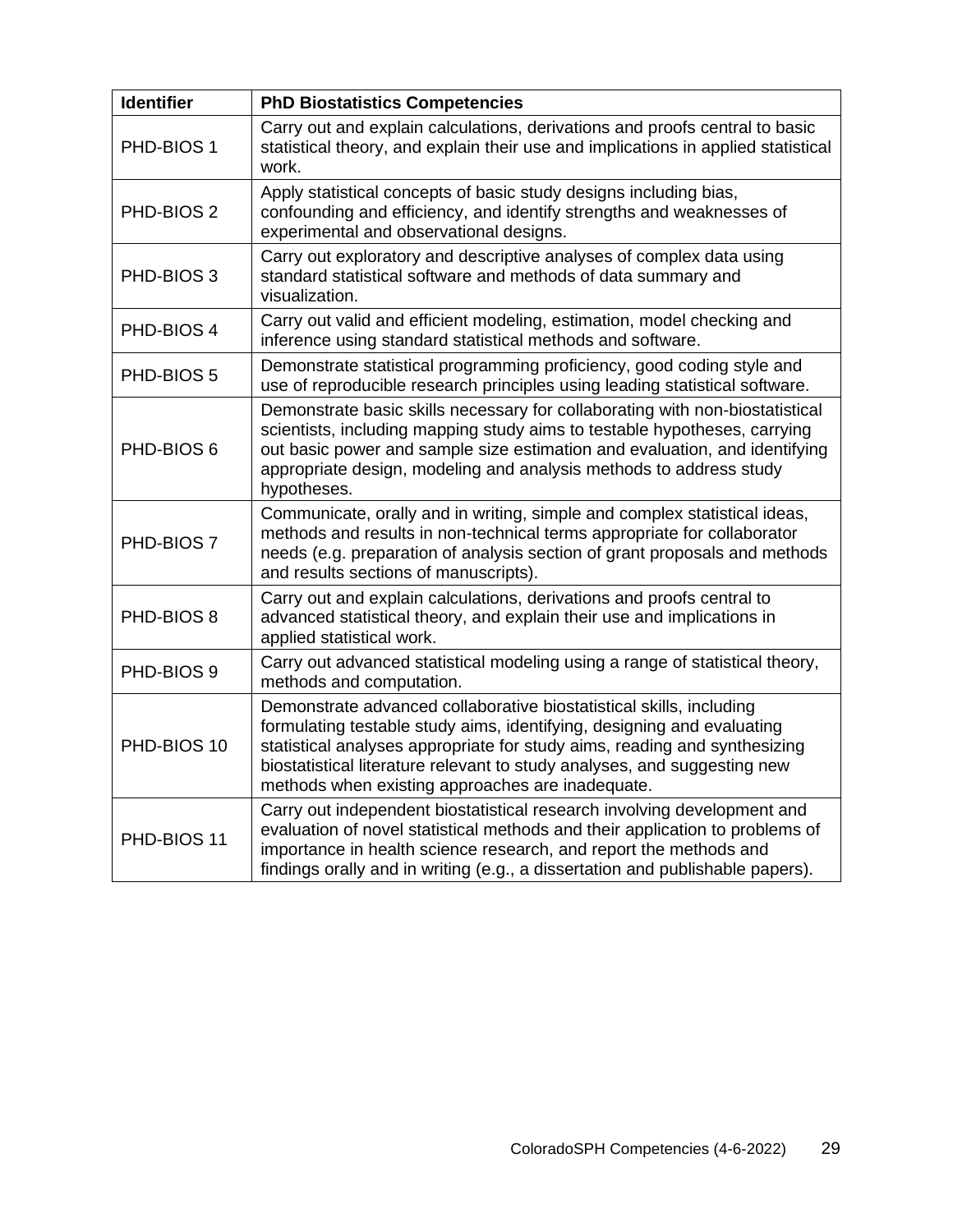| <b>Identifier</b> | <b>PhD Epidemiology Competencies</b>                                                                                                                                                                                                         |
|-------------------|----------------------------------------------------------------------------------------------------------------------------------------------------------------------------------------------------------------------------------------------|
| PHD-EPID 1        | Formulate sound scientific research questions and transform them into a<br>research protocol and analysis plan.                                                                                                                              |
| PHD-EPID 2        | Critically review the scientific literature in order to appraise the<br>methodologic quality of individual studies, qualitatively or quantitatively<br>synthesize a body of evidence and identify areas of need for future<br>investigation. |
| PHD-EPID 3        | Select and apply appropriate study design, data collection and analysis<br>methods to address research or public health topics.                                                                                                              |
| PHD-EPID 4        | Utilize a variety of data sources to address a given research or public<br>health question; considering limitations, study design and analytic<br>solutions.                                                                                 |
| PHD-EPID 5        | Interpret measures of disease burden associated with an exposure to<br>determine the most impactful clinical or public health interventions.                                                                                                 |
| PHD-EPID 6        | Critically appraise research and public health studies for internal and<br>external validity, with consideration of how these issues influence<br>interpretation of study findings.                                                          |
| PHD-EPID 7        | Anticipate types of biases that may occur in research and public health<br>studies and determine strategies to prevent or minimize these.                                                                                                    |
| PHD-EPID 8        | Calculate and interpret measures of disease frequency and association<br>measures to draw appropriate inferences and evaluate causality.                                                                                                     |
| PHD-EPID 9        | Develop statistical models appropriate to specific study designs,<br>distinguishing between predictive, associative, and causality-based<br>analytic approaches                                                                              |
| PHD-EPID 10       | Carry out appropriate power or precision calculations to ensure that sample<br>size is sufficient to achieve the scientific aims or address a specific<br>research hypothesis.                                                               |
| PHD-EPID 11       | Understand and apply nuanced ethical and legal principles involved in the<br>collection, management, use and dissemination of epidemiologic data.                                                                                            |
| PHD-EPID 12       | Communicate both orally and in writing to make persuasive arguments for<br>non-statistical scientists, practitioners and community members.                                                                                                  |
| PHD-EPID 13       | Demonstrate expertise to lead a multidisciplinary research team or<br>collaboration.                                                                                                                                                         |